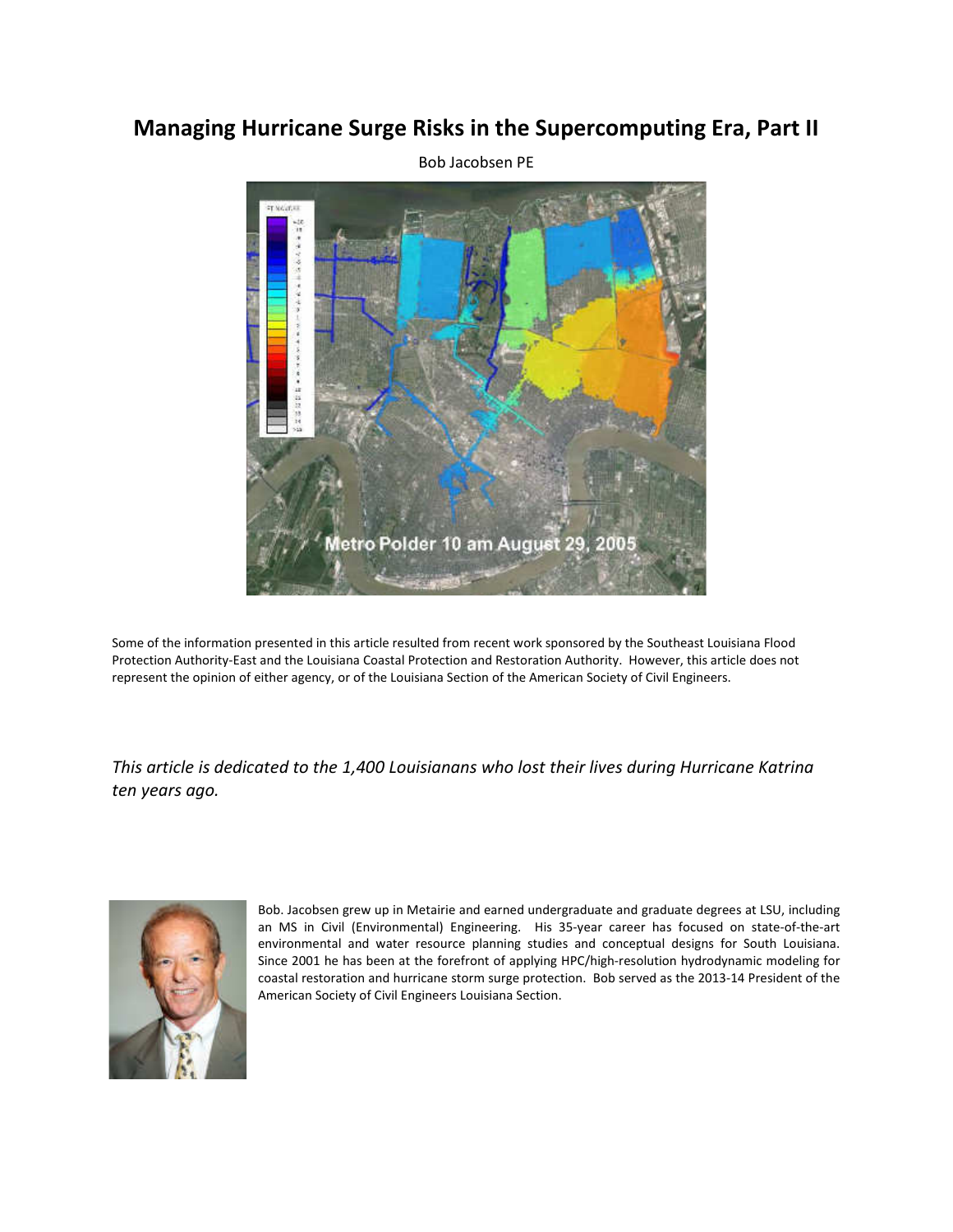# **Managing Hurricane Surge Risks in the Supercomputing Era, Part II**

### Bob Jacobsen PE

Part I reviewed the pre-Katrina evolution, which is worth knowing in order to truly understand past mistakes which led to the City's devastation and issues which continue to threaten its future.

## **Part II: Post-Katrina Progress and Limitations in Surge Hazard Estimation and Implications for Surge Risk Management**

### *A. Hurricane Katrina.*

On August 29, 2005 Category 3 Hurricane Katrina passed just east of New Orleans. Figure 1 depicts the evolution of Katrina's surge and how Katrina's strong, broad core—with counterclockwise rotating eyewall winds above 120 mph—created a massive westward-driven setup against major East-Bank topographic features, such as the Mississippi River and the metropolitan New Orleans SPH surge protection system.

The westward pile-up of water was critical at a large regional "Funnel" formed by levees along the Gulf Intracoastal Waterway (GIWW) and the Mississippi River Gulf Outlet (MRGO) east of where the channels converge. The merged interior GIWW channel (west of the junction)—flanked to the north and south by levees—conveyed surge to the Inner Harbor Navigation Canal (IHNC), into the heart of the City and its three polders (areas substantially below sea-level enclosed by levees): the Metro Polder west of the IHNC; the NO East Polder east of the IHNC and north of the GIWW; and the St. Bernard Polder east of the IHNC and south of the GIWW, (which also includes the New Orleans Lower 9<sup>th</sup> Ward on its western end). Katrina's surge could not exit the IHNC at the northern outlet to Lake Pontchartrain as quickly as it entered via the GIWW, (the Lock connecting to the Mississippi River at the southern end was closed) and levels in the IHNC rose rapidly.

Katrina's surge peak of 19.5 ft NAVD88 (19.2 ft above mean local level) along the MRGO (near Bayou Dupre) exceeded the Standard Project Hurricane (SPH) design surge of 12.1 ft above mean level by over 7 ft! Peak surge reached 18 ft NAVD88 further west in the Funnel (near Bayou Bienvenue), 15 ft NAVD88 in the GIWW (near the Paris Road Bridge just west of the junction), and 14 ft NAVD88 at the south end of the IHNC, all exceeding local protection system crowns. The surge peaks throughout the Funnel area would have been even higher had overtopping and breaches not occurred along the MRGO, GIWW, and IHNC.

Figure 1 also illustrates Katrina's "tilting" of Lake Pontchartrain—driving surge first to the southwest, then shifting to the south, and finally to the east. Southward-driven surge heights along the New Orleans Lakefront reached 11.8 ft NAVD88, raising levels in three outfall canals for the City's main interior drainage pump stations. The New Orleans Lakefront peak was 11.3 ft above Local Mean Level (LML), exceeding the SPH surge by nearly a foot. Later, eastward-driven surge—together with wave heights likely exceeding 10 ft—lifted decks on the Interstate "Twin Span" bridge from their piers.

Hurricane Katrina proved—as the previous decade of extreme surge scenarios had anticipated—that the 1960s-era SPH surge estimates and surge hazards were woefully outdated. Not only was the SPH itself obviously inadequate—dating to the late 1970s (see Sidebar on Hurricane Katrina)—but by 2005 surge scientists understood that additional hydrodynamic and landscape factors need to be incorporated in estimating surge hazards.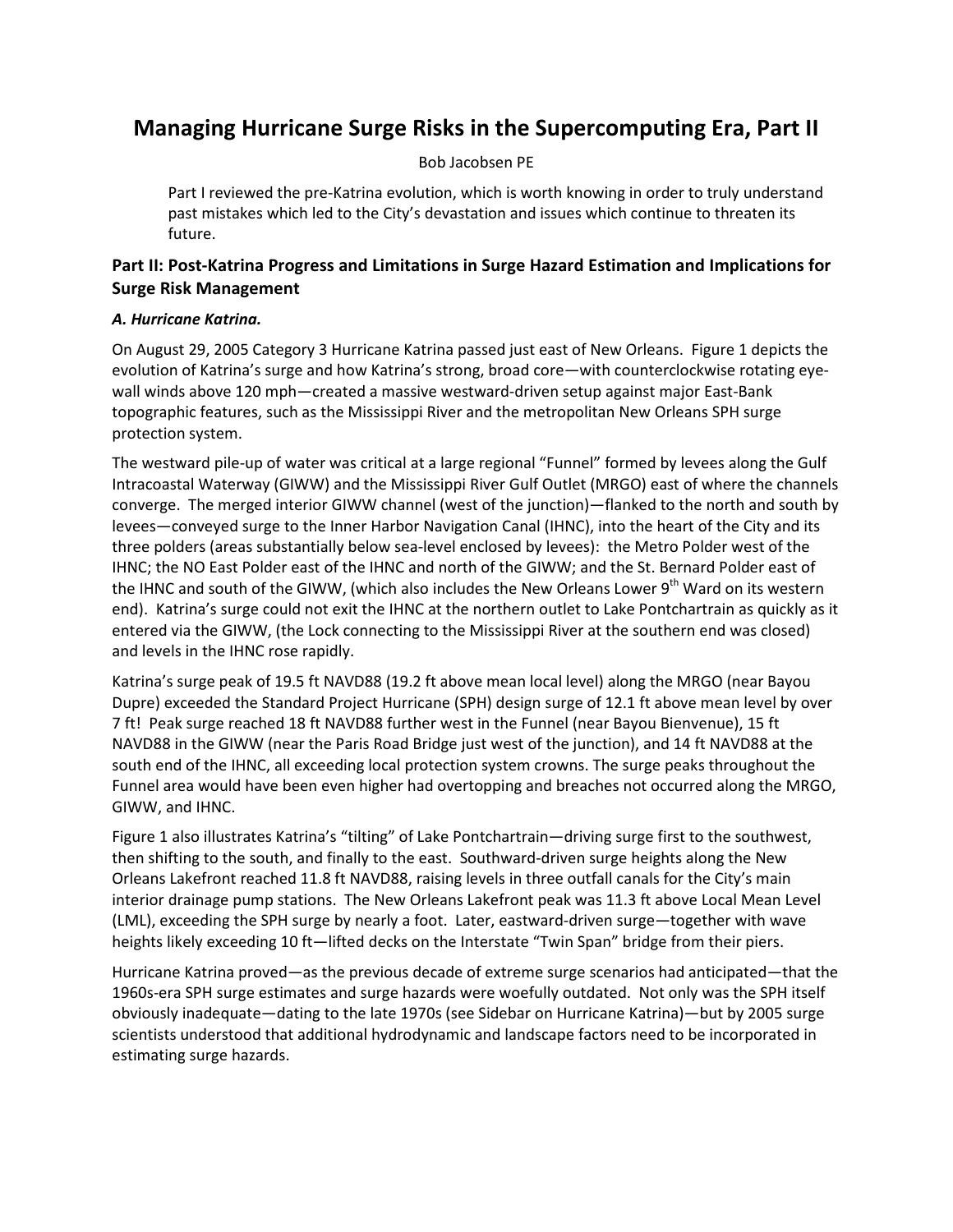

5 am CDT 7 am CDT







8 am CDT 9 am CDT







11 am CDT Surge Elevation (NAVD88)

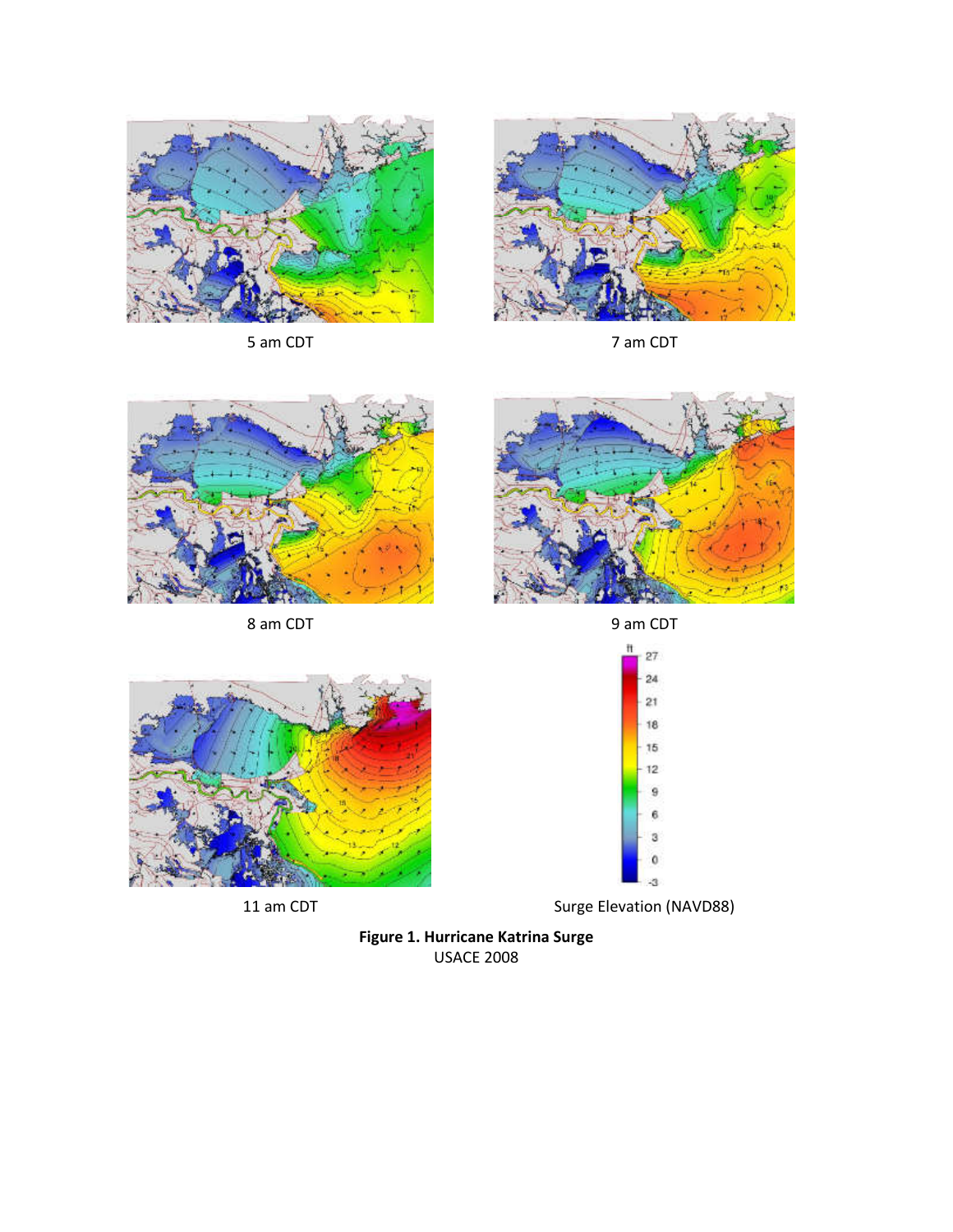Overtopping and breaching of the unfinished East-Bank SPH surge system caused catastrophic flooding in the three polders. Four major post-Katrina forensic investigations (ILIT 2006, Team Louisiana 2006, IPET 2006, and ASCE 2007) provided extensive documentation, including the role of engineering concessions on floodwall support conditions, levee materials, and elevation control. Altogether, the East-Bank polders experienced 16 major inflows, listed in Table 1 by polder.

Bob Jacobsen PE (2015) developed flow hydrographs and cumulative volume estimates for the 16 locations based on exterior surge, overtopping, and breach descriptions, together with detailed models of all three polders simulating the 16 inflows. (The simulated inflows and cumulative volumes were developed as part of a 2015 report for the Southeast Louisiana Flood Protection Authority-East, SLFPA-E, on interior topographic features and their effect on residual risk.) Table 1 includes the cumulative volume estimates and the percentage each location contributed to the total polder flooding. Figure 2 illustrates the peak inundation for the three polders. (Hourly snapshots from the simulations are presented in an appendix to the 2015 report.) The cumulative volume estimates and simulation results compare well with polder inundation information in the forensic reports.

Ten segments—all in the Funnel-IHNC area experienced significant overtopping, causing major *erosion breaches* along six of the segments. Two major contributing factors to overtopping induced breaches were: a) actual crown elevations at all ten segments were below design elevations—due to a combination of outdated vertical control and post-construction settlement and subsidence—and; b) the use of hydraulic fill material along the MRGO. Overtopping along the MRGO began well before Katrina's peak surge. Overtopping and erosion breaches caused over 98 percent of the flooding in both the NO East and St. Bernard polders. (Some flood-side levee erosion from waves prior to overtopping may have also occurred along the MRGO levees.)

#### **Hurricane Katrina as a Meteorological Event**

On Sunday August 28, 2005 Hurricane Katrina intensified in the Gulf of Mexico to a Category 5 storm as it passed over the Loop Current, becoming the seventh strongest Atlantic hurricane on record—with a central pressure  $(C_P)$ of 902 millibars (mb) and maximum sustained wind ( $V_{MAX}$ ) of175 mph. The radii of maximum winds, hurricane force winds, and tropical storm force winds ( $R_{MAX}$ ,  $R_{H}$ , and  $R_{TS}$ ) were large—at 21, 105, and 227 miles, respectively (compared to 12, 52, and 202 miles for Category 5 Hurricane Rita later that same year).

At its peak Katrina's intensity was extreme but not unprecedented, given that ten hurricanes have reached Category 5 in the Gulf of Mexico since 1851 (or an average return period of less than 20 years). Hurricane Katrina's large size at Category 5 intensity made it rarer, but its peak integrated kinetic energy (IKE) at over 120 terajoules was only the second highest of storms analyzed since 1989.

During landfall Katrina's core decayed to top winds of 126 mph (a strong Category 3), while C<sub>P</sub> remained very low, at 920 mb. The wind-field spread out, with  $R_{MAX}$ ,  $R_{H}$ , and  $R_{TS}$ growing to 40, 135, and 282 miles. The storm's forward speed ( $V_F$ ) was a rapid 15 mph.

A landfalling Category 3 or higher hurricane is **not** a rare event for Southeast Louisiana, with a recently suggested return period of less than 20 years (Bob Jacobsen 2012). A *strong* Category 3 landfall has a much longer return period, on the order of 50 years. Major hurricanes with larger cores are rarer, so the Southeast Louisiana landfall return period for a "Katrina near-eye wind-field" is longer, but less than 100 years. As a comparison, devastating Category 4 hurricanes made landfall in Southeast Louisiana in 1893, 1915, and 1965; the latter, Betsy, with peak winds approaching 150 mph and a R<sub>MAX</sub> of about 80 miles. Thus, *as a local wind-field event for Southeast Louisiana dominated by the storm's near-eye wind-field—Hurricane Katrina does not appear to be that unusual.*

A much more extreme landfall return period of nearly 400 years has been suggested by Resio et al (2007), but is based on the return frequency for the landfall  $C_P$  of 920 mb, indicative of a borderline Category 4/5 storm, instead of the  $V_{MAX}$ , together with the 40-mile  $R_{MAX}$ . Katrina's full landfall wind-field—with extended  $R_H$  and  $R_{TS}$  causing significant surge impacts as far away as northwest Florida—does justify a longer return period estimate for a Central-Northern Gulf event. However, Southeast Louisiana surge conditions were a result of Katrina's neareye wind-field. Interestingly, Hurricane Rita produced a greater volume of surge in Lake Pontchartrain than Katrina.

Portions of I-wall structures in five segments suffered major *collapse breaches*—failures which occurred prior to surge levels reaching wall crowns. In one I-wall failure—IHNC East, South of Florida Ave—the collapse occurred hours before, and several feet below, the peak surge, evidencing a serious geotechnical design flaw. The other four I-wall collapses occurred later, with water levels approaching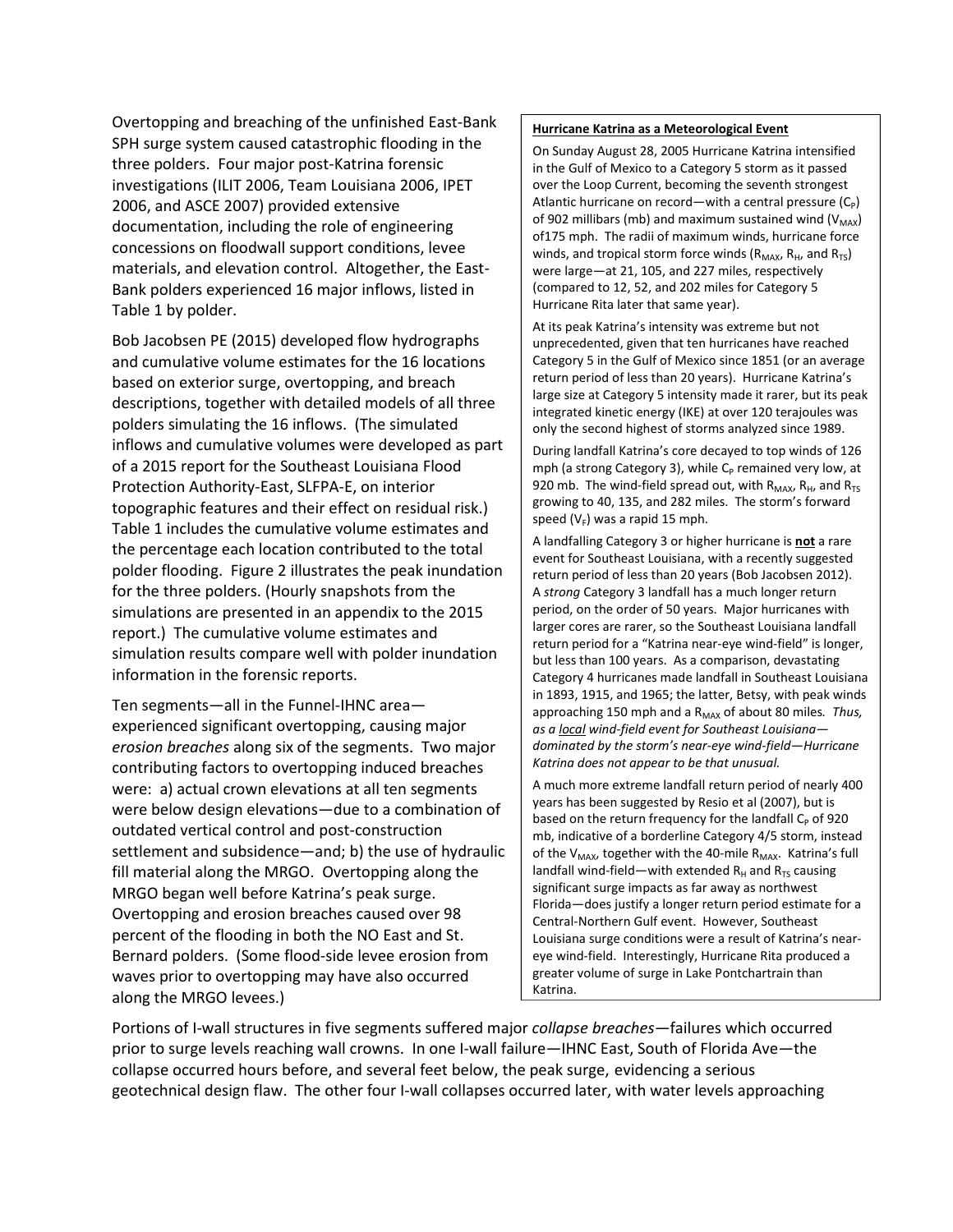but generally below the SPH surge. Three collapse breaches were in the Metro Polder Lakefront outfall canals, producing nearly two-thirds of the polder's flood water.

The forensic investigations determined that faulty assumptions and under-design contributed to all five collapse breaches. Technical "know how" was ample at the time of floodwall design and collapses with water levels below SPH surge were clearly preventable. (Three senior geotechnical engineers from Louisiana made significant contributions to the forensic investigations: Gordon P. Boutwell PhD, PE; Louis J. Capozzoli PhD, PE; and Billy R. Prochaska PE.)

In addition to under-design, the breaches can be attributed to the absence of a Factors of Safety (FOS) to address SPH surge uncertainty. The US Army Corps of Engineers (USACE) had authorization to determine design FOSs. The USACE likely lacked authorization to provide resiliency—i.e., strengthening measures enabling resistance to breaching during overtopping.

For the second time in 40 years New Orleans surge risk management proved to be painfully inadequate. Decades of compromise to the implementation and maintenance of the post-Betsy SPH-surge protection—driven in no small part by competing priorities—had aggravated polder vulnerability to a tragic extent that only a few appreciated. Disaster response and recovery agencies at all levels were ill prepared for the consequences of allowing for such residual risk; (see Sidebar on Katrina Consequences). Evacuation was credited with having reduced the loss of life—which would have likely been many times worse had officials not had the improved ContraFlow and other plans in place. However, the post-storm death toll and calamity of thousands stranded in the flooded City showed that evacuation plans were grossly inadequate (Wolshon 2006 and Campanella 2012).

City housing and associate economic recovery was hampered by the limited scope of the National Flood Insurance Program (NFIP, which ironically had stimulated higher project priorities under a separate USACE Southeast Louisiana, SELA, Drainage Program): 1) many owners of homes not under a mortgage—a large portion

#### **Hurricane Katrina Consequences**

Hurricane Katrina flooding of the East-Bank constituted one of the worst natural catastrophes in the history of the United States. Over 1,400 Southeast Louisiana residents died directly or indirectly as a result of Hurricane Katrina; (see Boyd 2011 and Jonkman et al 2006.) 518 deaths occurred in residences, nursing homes, and other buildings directly as a result of exposure to flood waters or the collapse of the building they were in. As many as another 150 died in local facilities and shelters due to interference with critical healthcare (e.g., inability to obtain insulin, dialysis, etc.). Other impacts in the initial years following Hurricane Katrina (documented by The Greater New Orleans Community Data Center, Insurance Information Institute, U.S. Census Bureau, and FEMA) included:

- Orleans Parish population declined from about 455,000 to less than 200,000.
- St. Bernard Parish population declined from about 65,000 to 11,000.
- Severe declines in regional payrolls and consumer spending. Sales tax revenues fell by about 25 percent.
- Damage to over 70 percent of the metropolitan area's housing.
- \$25 billion in Louisiana private insurance claims.
- \$13 billion in Louisiana NFIP payments.
- Nearly \$7 billion in FEMA assistance to agencies and institutions for clean-up, repair, and replacement of New Orleans infrastructure and public facilities, including roads, bridges, water systems, sewer systems, drainage systems, .
- Additional billions of dollars in federal aid to the State of Louisiana for recovery and repair projects, such as the replacement of the I-10 Twin Span Bridge.
- Tens of billions of dollars in self-insured losses by large corporations, including: electrical, gas, communication utility companies; private port facilities; railroads; petroleum and natural gas production and refining industry; and petrochemical industry.
- Total regional cumulative economic losses probably approaching \$100 billion.

of the City's housing stock—had chosen not to purchase flood insurance, despite inexpensive NFIP premiums; 2) many home mortgagors not in polder 100-yr hazard zones (reduced by the SELA projects) had also chosen not to purchase flood insurance; and 3) home and commercial property owners who did have flood insurance were often under-insured.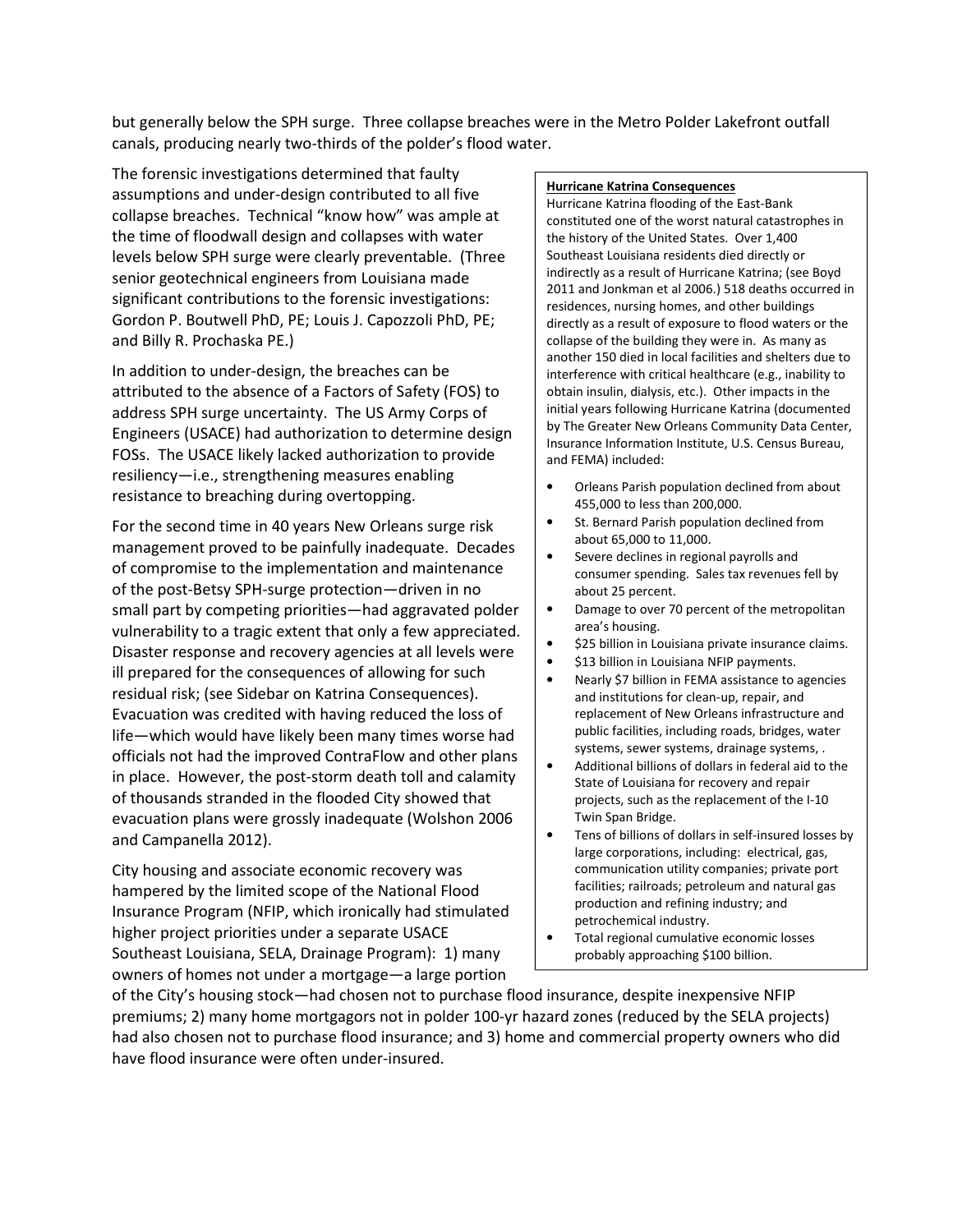

Metro Orleans and Jefferson Parishes

IT NAVO<sub>88</sub> ean -10 ä x

÷

J. 4 ä



NO East







Bob Jacobsen PE 2015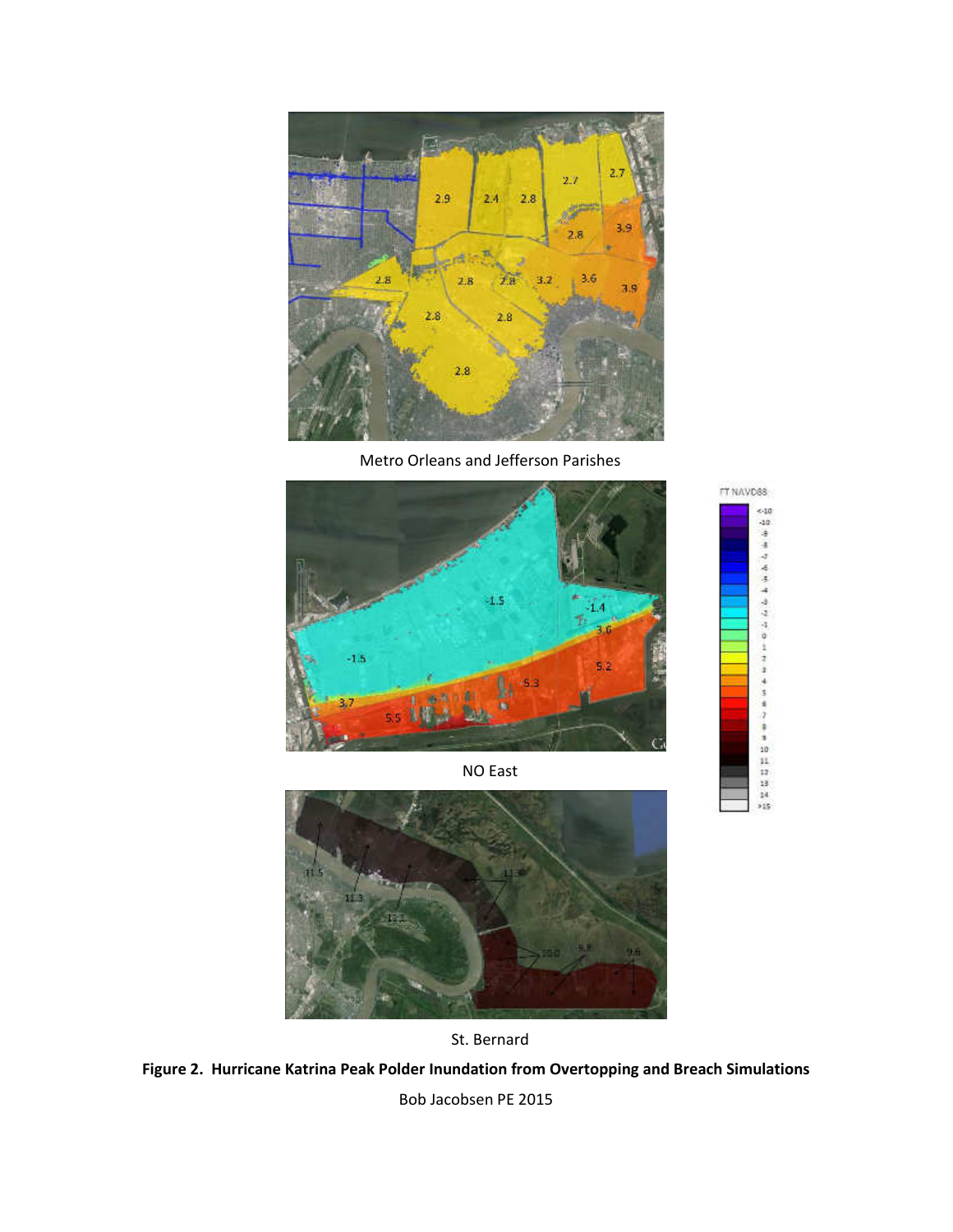| <b>Polder/Location</b>                                          | <b>Type</b>                          | <b>Cumulative Volume</b> |                |  |
|-----------------------------------------------------------------|--------------------------------------|--------------------------|----------------|--|
|                                                                 |                                      | <b>Acre-Ft</b>           | <b>Percent</b> |  |
| Metro Polder (Orleans Parish and Old Metairie-<br>27,268 acres) |                                      |                          |                |  |
| 17th St Outfall Canal I-wall                                    | Collapse Breach                      | 32,399                   | 34.1           |  |
| Orleans Ave Outfall Canal I-wall                                | Opening                              | 89                       | 0.1            |  |
| London Ave Outfall Canal I-wall, North                          | Collapse Breach                      | 23,555                   | 24.8           |  |
| London Ave Outfall Canal I-wall, South                          | Collapse Breach                      | 6,484                    | 6.8            |  |
| IHNC West, North of Florida Ave                                 | Overtopping & Breaches               | 25,022                   | 26.3           |  |
| IHNC West, South of Florida Ave                                 | Overtopping                          | 7,524                    | 7.9            |  |
|                                                                 |                                      | 95,072                   | 100            |  |
| NO East Polder (Inside Maxent Levee-<br>14,792 acres)           |                                      |                          |                |  |
| <b>IHNC East I-wall</b>                                         | Collapse Breach                      | 757                      | 1.4            |  |
| <b>IHNC East</b>                                                | Overtopping                          | 12,494                   | 23.3           |  |
| Citrus Back Levee (IHNC to Paris Rd)                            | Overtopping                          | 33,289                   | 62.1           |  |
| Citrus Back Levee (East of Paris Rd)                            | Overtopping & Breaches               | 7,037                    | 13.1           |  |
|                                                                 |                                      | 53,578                   | 100            |  |
| St. Bernard Polder (Inside 40 Arpent Levee-<br>20,015 acres)    |                                      |                          |                |  |
| IHNC East I-wall, South of Florida Ave                          | Collapse Breach                      | 2,166                    | 1.4            |  |
| IHNC East I-wall, North of Claiborne Ave                        | Overtopping & Breach                 | 13,107                   | 8.5            |  |
| <b>IHNC East Floodwall</b>                                      | Overtopping                          | 3,400                    | 2.2            |  |
| MRGO and 40 Arpent Levees (IHNC to Paris Rd)                    |                                      | 32,260                   | 20.8           |  |
| MRGO and 40 Arpent Levees (Paris Rd to Violet Canal)            | Overtopping & MRGO<br>Levee Breaches | 43,276                   | 27.9           |  |
| MRGO and 40 Arpent Levees (Violet Canal to Reggio)              |                                      | 60,677                   | 39.2           |  |
|                                                                 |                                      | 154,885                  | 100            |  |

## **Table 1. 16 Major Polder Inflows During Hurricane Katrina**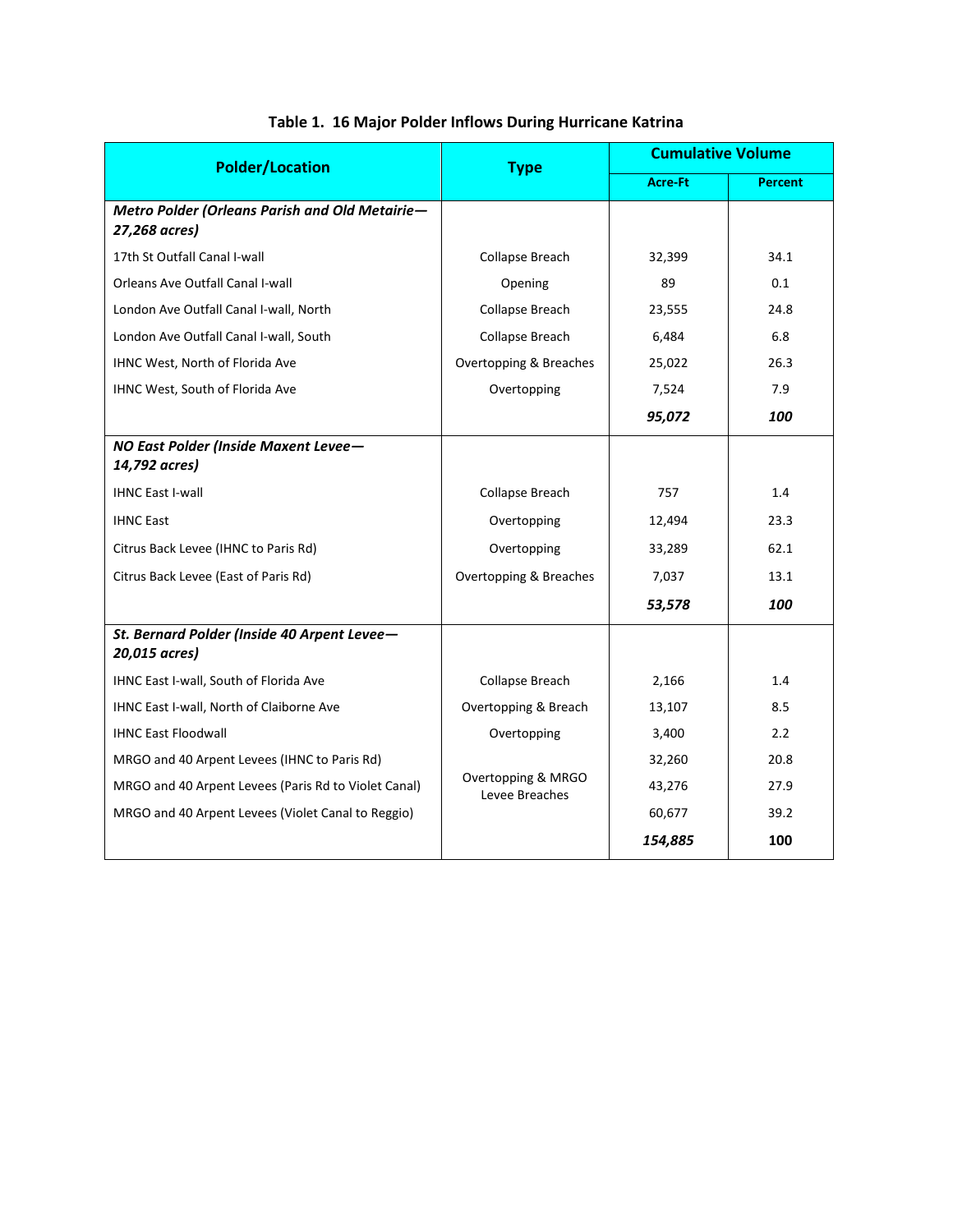### *B. Twenty-Five Advances in Hurricane Surge Science*

Demands for better estimates of surge hazard followed in the wake of Hurricane Katrina (and Hurricane Rita later that same year). Over the next several years concern for extreme surge hazard expanded throughout the Gulf and Atlantic Coasts—spurred on by subsequent storms (e.g., Gustav and Ike in 2008 and Sandy in 2012) and warnings about accelerating climate change, rising ocean temperatures, sealevel rise, and coastal erosion. In addition, coastal residents and their leaders sought better surge forecasts to improve evacuation and other emergency preparations and responses. (The scientists at the LSU Hurricane Center had actually provided remarkable experimental supercomputer-based surge forecasts for Katrina using the Advanced Circulation Model, ADCIRC.) As a result, in the decade since Hurricane Katrina the federal government has invested hundreds of millions of dollars in better spatially and temporally resolved data and depictions of hurricane winds and coastal surge. These depictions rely heavily on High Performance Computing (HPC) processing. The investment has substantially advanced hurricane climatology and surge physics, together with the State of the Practice (SOP) for twodimensional (2D) surge modeling, surge joint probability analysis (JPA), and "what-if" scenarios.

## *i. Hurricane Climatology*

Since 2005 meteorologists and climatologists have painted an increasingly more detailed picture of hurricane attributes, atmospheric physics, and trends (Bob Jacobsen PE 2012, 2013). Six key advances have included the following:

- 1. Improved wind data collection and analysis, and understanding of extended wind-field characteristics. Investigators have examined wind-field energy indicators (such as storm IKE), asymmetries in Holland B, and structures such as secondary eyewalls and banding. Researchers have made closer studies of the effects of the extended wind-field characteristics on surge (e.g., 2008's massive surge that resulted from very large, Category 2 Hurricane Ike). A critical finding reinforced by 2012 Hurricane Isaac in Southeast Louisiana—is that large, slow-moving, low intensity hurricanes can create extreme surges along very shallow coastal regions.
- 2. Further knowledge of hurricane genesis, intensification, and decay. Meteorologists better understand the role of deep ocean heat energy associated with the Gulf of Mexico's Loop Current and regional atmospheric conditions.
- 3. Global climate cycles and trends. Climatologists have shed more light on several cycles (such as the 30-90 day Madden-Julian Oscillation, the inter-annual El Niño-Southern Oscillation, and the Atlantic Multi-decadal Oscillation) affecting hurricane frequency over various time scales and continued their research on potential long-term trends associated with global warming.
- 4. Historical record refinement. Researchers have continued to upgrade hurricane information dating to the mid-1800s by combing through various sources of pressure, wind, surge, and other data.
- 5. Paleo-climatology. Geologists have studied indications of very extreme surge return frequency in the coastal Holocene stratigraphy (Wallace et al 2010).
- 6. Enhancements in quantifying regional probabilities for storm central pressure, maximum wind speed, radius of maximum winds,  $P_C/V_{MAX}$ ,  $R_{MAX}$ ,  $V_F$ , track ( $\theta$ ), and Holland B.

These advances have supported development of better:

- Empirical storm sets for wind hazard analysis; (see Vickery et al 2009 and Emanuel et al 2010).
- Hurricane joint probability method (JPM) approaches employed in more than a dozen post-Katrina Flood Insurance Study (FIS) surge hazard analyses extending from Texas to New York.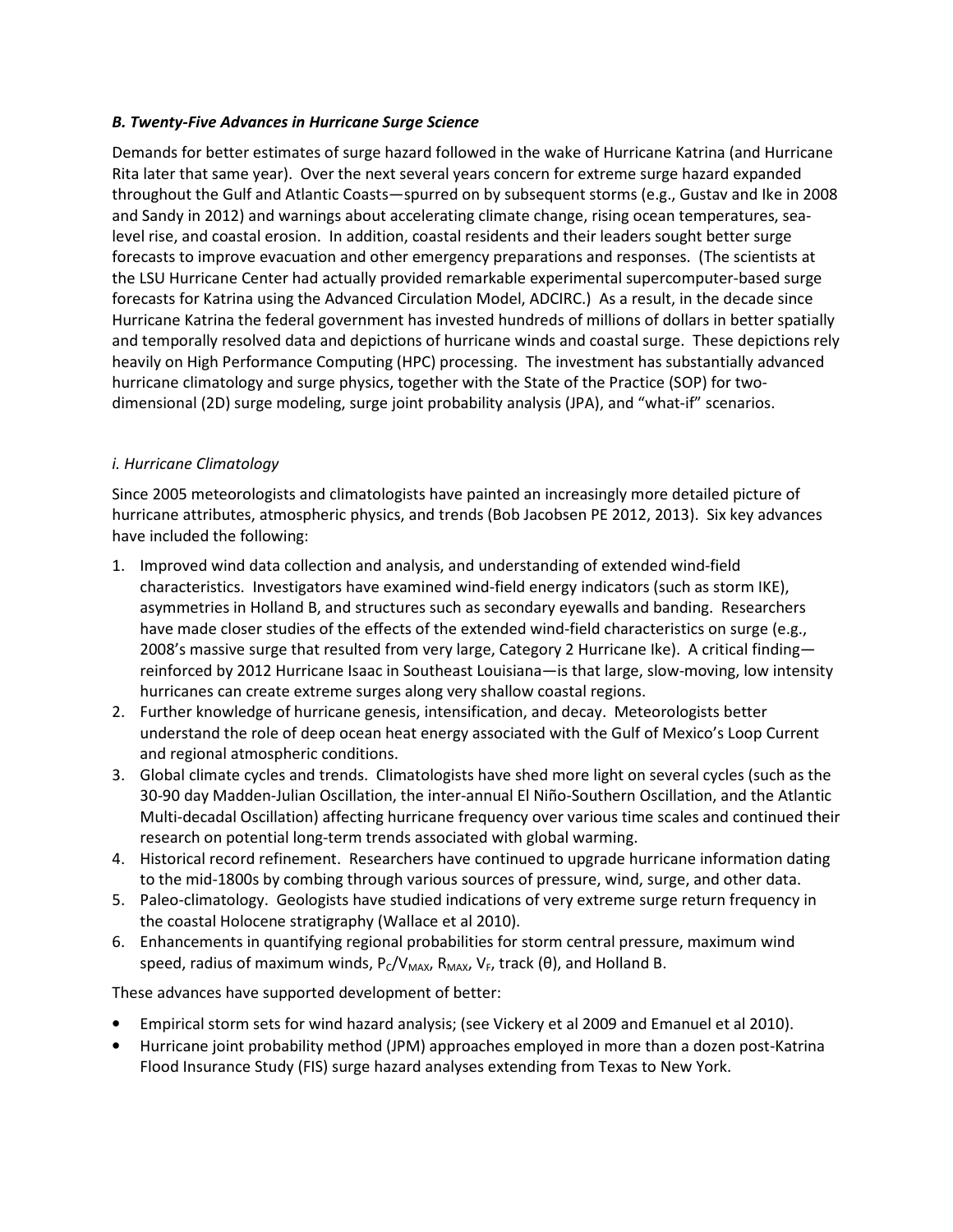

**Figure 3. Maximum Probable Intensity MOM for Southeast Louisiana**  USACE 2009

- Surge maximum-of-maximums (MOMs) for Category 1 through 5 hurricanes (National Oceanic and Atmospheric Administration, NOAA).
- Maximum Probable/Possible Hurricanes. The physical extreme of a North-Central Gulf of Mexico hurricane heading for Southeast Louisiana was revised to include a P<sub>c</sub> of 880 mb (a ΔP of over 130 mb) and an  $R_{MAX}$  of 25 nautical miles. Figure 3 depicts a surge MOM for this hurricane.

Future work in these topics should improve estimates of extreme hurricane characteristics and return frequency. However, these estimates will retain considerable uncertainty for many decades to come.

#### *ii. Surge Physics*

Since Katrina, surge investigators have improved understanding and representation of surge physics. Fundamental 2D (and even 3D) hydrodynamic equations (referred to as the Shallow Water Equations) encompassing the full range of physical actions have long been well established (gravity, tides, Coriolis, atmospheric pressure, wind-water drag, canopy and wind sheltering effects, hydrodynamic frictional drag, wave radiation stress, baroclinic stress, and turbulence). Three major advances in surge physics have been:

- 1. Greater spatial and temporal refinements of the physics. HPC has enabled studying surge physical interaction at more detailed local scales.
- 2. High resolution nodal attribute data. Topography/bathymetry (topo/bathy), land-cover data, and spatially variable empirical coefficients have allowed evaluation and improvement of formulations for wind-water and hydrodynamic drag, and approaches to canopy and wind-sheltering effects.
- 3. Nos. 1 and 2 in turn, have enabled scientists to study the details of surge hindcasts, and to develop a quantitative understanding of *Surge Response*—what happens to surge, where, when, why, and how landscapes (Resio et al 2009 and Irish et al 2009). Location-specific explicit surge-response functions (Figure 4) are similar in concept to a stage-discharge function for a river. They provide peak surge as a function of hurricane attributes ( $P_C/V_{MAX}$ ,  $R_{MAX}$ ,  $V_F$ , track/ $\theta$ , and Holland B) and local coastal features—facilitating a significant improvement over old "rules of thumb"—such as 2.75 miles of coastal wetland reduces surge by 1 ft. (See the Side-Bar, Ten Surge-Response Points.)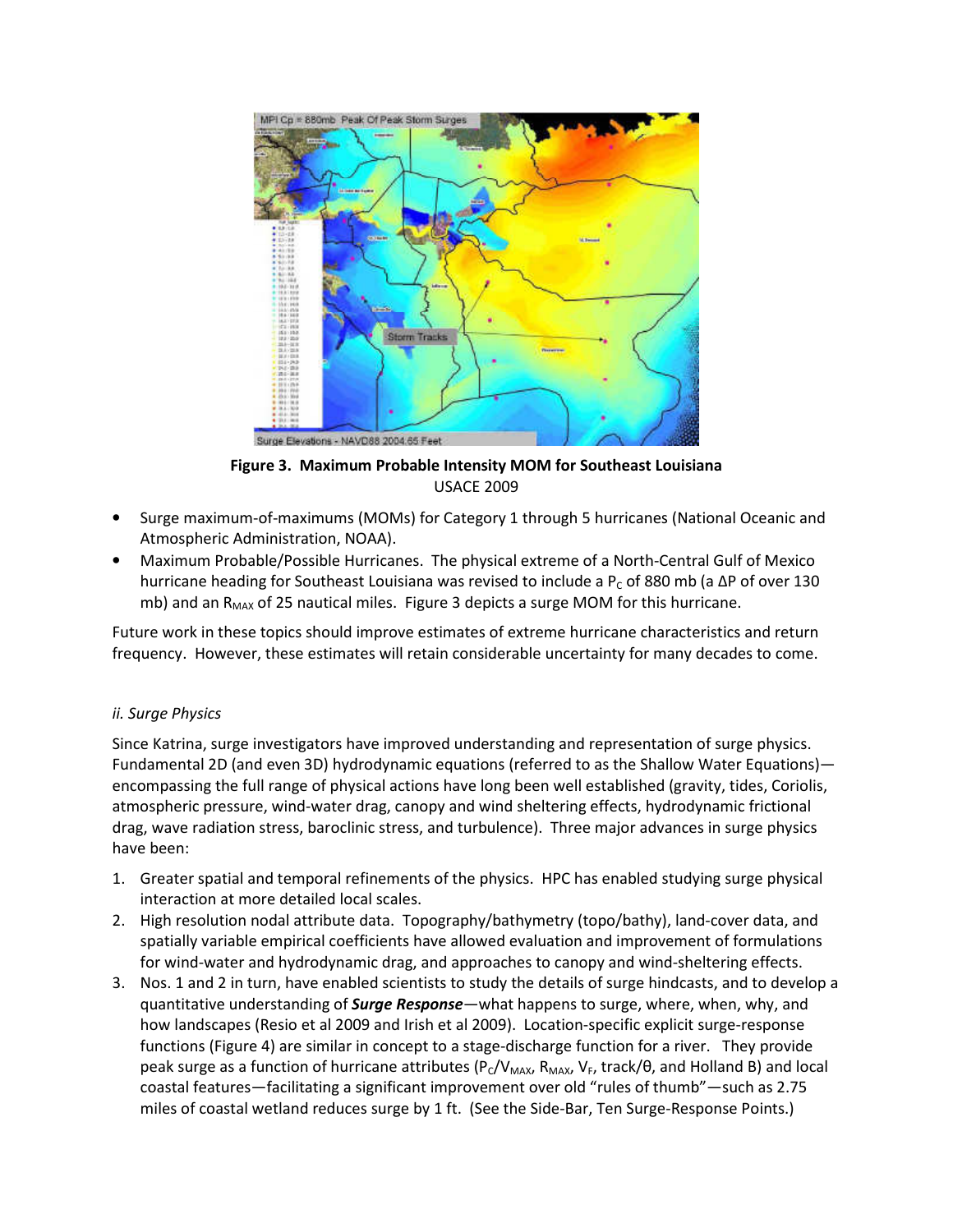#### **Ten Surge-Response Points**

- 1. Extreme surge is foremost a product of wind-water drag—with wind setup proportional to fetch and wind speed squared, and inversely proportional to depth. Researchers have shown that surge is much higher for open coasts facing extended shallow continental shelves (unlike tsunamis).
- 2. Complex hurricane forerunners can also contribute to surge—such as those driven by long-shore currents along regional shelves which can create a significant perpendicular setup associated with Coriolis force (Kennedy et al 2011).
- 3. The passage of the hurricane wind-field over large, shallow interior bays and lakes can produce drastic localized "tilting," regardless of the "filling" from the prior forerunner or main surge. Slow moving weaker hurricanes are capable of producing extreme tilting of large, shallow, interior water bodies—as the wind set-up has time to "fully develop." (This occurred in 2012 at Braithwaite Louisiana on the East-Bank just south of St. Bernard Parish during Category 1 Hurricane Isaac, which experienced a worse surge than during Hurricane Katrina.)
- 4. Setup increases with the presence of topographic blocking features—without which surge will spread out.
- 5. Counteractions to inland surge created by the landscape—such as from topographic "speed bumps" (e.g., cheniers and road embankments) and hydrodynamic friction (e.g., vegetation) decline dramatically with drowning of features. Features that significantly reduce inundation from small-to-moderate surge can have much less effect on extreme surges.
- 6. The counteraction of hydrodynamic friction also depends on surge velocity. Thus, setup from slow moving storms may be relatively unaffected by coastal vegetation.
- 7. Similarly, while coastal (exterior) channels contribute significantly to the conveyance of tides and small-to-moderate surges, their relative impact also declines with regional landscape drowning during extreme surges. The exterior channels do increase interior salinity, causing serious degradation to the wetlands. Wetlands loss results in greater inundation for more frequent small-to-moderate surges, which, in turn further exacerbates wetlands loss.
- 8. The impact of coastal features during surge events is both storm- and time-specific—resulting in complex impacts on surge hazard. A coastal feature can reduce surge in one area while exacerbating it in another. Closing a coastal channel may aggravate surge for some locations under certain scenarios.
- 9. Additional setup is contributed by gradients in wave radiation stress associated with wave-breaking in high wave fields. While particularly important along open coasts, the additional wave contribution to set up also needs to be factored in for large interior water bodies such as Lakes Pontchartrain and Borgne.
- 10. For smooth, uniform open coasts Surge-Response can be a very smooth (almost linear) function of hurricane attributes (see Figure 12). However for complex coasts, with large shallow water bodies and range of topographic features, local response can be highly sensitive to slight changes in the storm's local winds, track, and forward speed making for a more non-linear Surge-Response function.



**Figure 4. Example of a Surge-Response Function and Idealized Shelf Type**  Fitzpatrick et al 2010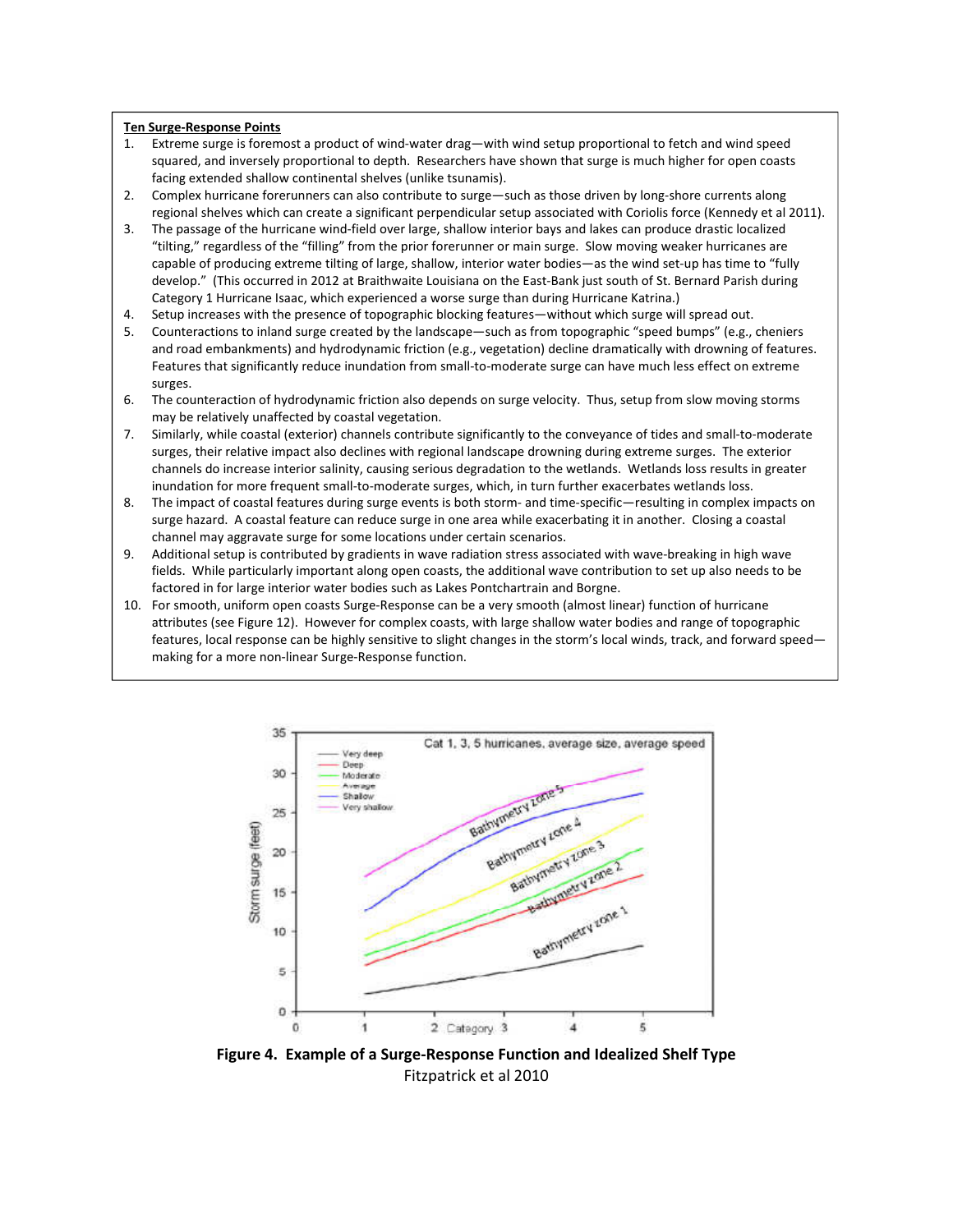In the coming years scientists will continuing to investigate Surge-Response topics, especially the quantification of localized "tilting" during complex wind-wave conditions and hydrodynamic drag during overland inundation at even more refined scales. Teasing out the nuanced influences of terrain, channels, and various forms of vegetation during changing surge depth and velocity are also central to coastal protection and restoration interests.

### *iii. HPC/High-Resolution Modeling of Surge-Response*

In the years before and after Katrina, continuing rapid microprocessor improvements allowed surge modelers to organize numerical methods (see Sidebar on Numerical Methods) to take advantage of increasingly available and affordable HPC clusters. Ongoing HPC gains have facilitated eight notable advances in surge modeling (Bob Jacobsen PE 2013).

- 1. Tighter spatial discretization. HPC now easily supports models with *millions* of spatial computation locations—represented as nodes in a 2D grid or mesh. Regional surge models can resolve critical features to scales of less than 100 ft, (with local models refining features to less than 30 ft).
- 2. Nodal attributes. With more highly resolved landscapes, model developers (e.g., ADCIRC, an open source code) can provide detailed spatial specification for topo/bathy, wind sheltering, canopy-induced wind reduction, and land-cover effects on hydrodynamic friction.
- 3. Boundary and initial conditions. Models can address seasonal variations in regional mean water levels, time varying river inflows, and levee overtopping.
- 4. Coupling with wave models. The importance of wave radiation stress gradients on surge heights and currents (and of surge depths and currents on wave heights and periods) led model developers to incorporate wave models (e.g., STWAVE and SWAN) directly into the surge hydrodynamic model code for seamless computation of both surge and wave conditions.

#### **Numerical Methods**

A set of algebraic equations is employed to approximate the complex, partial differential Shallow Water Equations. Computer codes are used to solve this set of algebraic equations, which are written separately for each node in the domain. Subdomains are created and then assigned, one each, to the hundreds of micro-processors in an HPC cluster. Over a simulated timestep—e.g., one second—the equations are solved in parallel for nodes within each subdomain by the HPC processors. Between time-steps output and inputs from each subdomain are transferred and incorporated as needed across subdomain boundaries. This process is then repeated until the entire simulation is completed.

- 5. Wetting and drying. Algorithms to start and stop flow computations at an advancing or retreating inundation front have been improved, along with approaches to issues associated with wetting and drying accuracy and efficiency.
- 6. Longer pre-storm simulations. Surge investigators can "spin-up" their models with weeks of tide and local wind simulations.
- 7. Integration with better wind modeling. High-resolution surge modeling is able to employ a variety of hurricane wind-field inputs, both for historic and synthetic storms, which take into account recent advances in hurricane wind-field science.
- 8. Code developments. In addition to ADCIRC—which has been widely applied for over 10 years—in recent years additional parallelized 2/3D hydrodynamic codes have become available (FVCOM, ADH, MIKE21, and DELFT3D). Researchers have advanced the accuracy and efficiency of numerical methods, and the specific application of various HPC architectures. In turn, researchers have also learned how to better optimize spatial resolution in conjunction with these methods to achieve better accuracy and efficiency.

Progress in HPC/High-Resolution surge modeling has led to improved accuracy (bias) and precision—as indicated by average errors and the standard deviation of errors in observed versus predicted high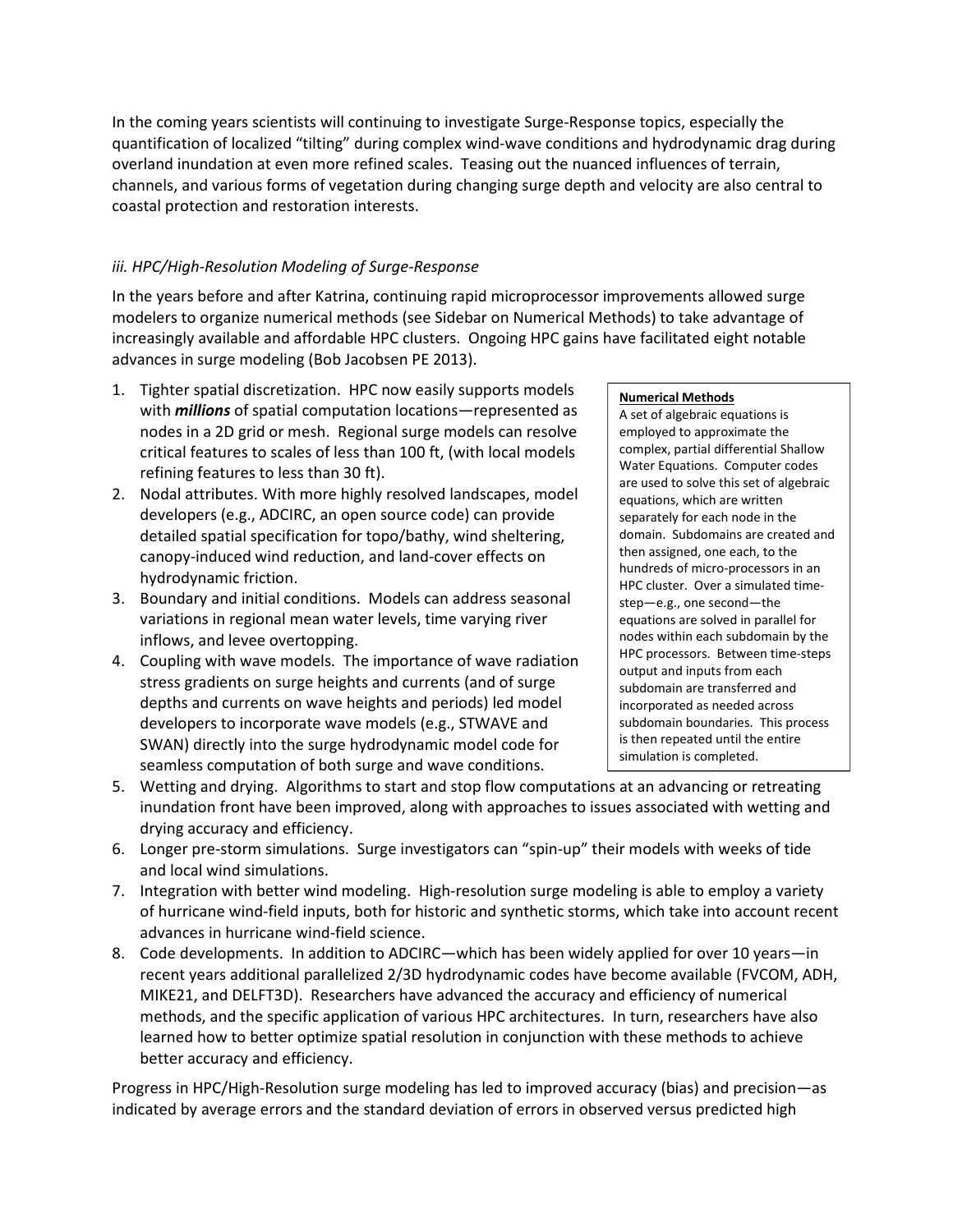water marks in hindcasts. (See Dietrich et al 2011 which discusses modeling of Hurricanes Katrina, Rita, Gustav, and Ike with an ADCIRC+SWAN model having more than five million nodes). Currently, overall regional accuracy can be less than 15 percent. Discounting issues with wind and surge data, regional HPC/High-Resolution surge hindcast precision is also probably better than 15 percent. (Dietrich et al 2011 and found precisions better than 25 percent including these other sources of local error.) Worse local errors are present in places with complex wind and wave setup, and at lower surges due to greater influence of local topo/bathy and friction issues. *Importantly, because understanding of Surge-Response is still developing, the HPC/High-Resolution surge modeling SOP currently does not provide for calibration of models for NFIP FISs.*

Supercomputing is now part of the SOP for surge hazard analysis, with the HPC version of ADCIRC being applied in all Gulf and Atlantic coastal FISs—as well as in the preparation of the maximum intensity MOM shown in Figure 3. The accuracy, precision, and increasing economy of HPC/High-Resolution surge modeling has also precipitated its use in surge forecasting. The ADCIRC Development Group is currently teaming with several partners to provide the Coastal Emergency Risk Assessment (http://coastalemergency.org/) surge forecasts for use by emergency response agencies.

In the coming decades, further improvements in empirical representations of key surge physics, HPC, and understanding of Surge-Response will support more refined models—ultra-High Resolution regional meshes capturing key features to scales of tens of feet. These should lead to further modest gains in hindcast and forecast accuracy and precision. In addition, future better understanding of Surge-Response will lead to acceptable methods of calibrating HPC/High-Resolution surge models.

#### *iv. Joint Probability Analysis*

The demand for better quality surge hazard analysis across the Gulf and Atlantic Coasts has led to the use of HPC/High-Resolution modeling in all surge FISs. Analysts, in turn, have furthered six enhancements of surge JPM (see Part I):

- 1. Wider use of tide-gauge analysis using Extreme Value Functions (EVFs, see Part 1). Lengthening tide records and improvements in vertical referencing have allowed better "data-driven" evaluations of surge return period, as shown in Figure 5. These tide-gauge analyses are proving useful to assess JPM results. Researchers are also examining EVF types with broader empirical basis.
- 2. More sophisticated empirical techniques and climate models, which can improve the representation of track and wind-field variability.
- 3. JPM-OS (Toro 2008). To keep the number of storms manageable, post-Katrina analysts developed two sophisticated approaches to determining an optimized sample (OS) of storms for the JPM sets. One approach, conducts a preliminary surge hazard analysis with a much coarser (and faster running) surge model using a very large number of synthetic storms. The results of the preliminary surge hazard analysis are evaluated at locations of interest, and a smaller group of storms is then selected to effectively represent surge hazard curves at the various locations. Mathematical techniques are used to optimize storm selection. The smaller, JPM-OS set of storms is then simulated with the HPC/High-Resolution model.
- 4. Surge-Response OS (Resio et al 2009). A second approach takes advantage of the Surge-Response concept. The OS is used to construct explicit Surge-Response functions for locations throughout the region. Location-specific peak surge are provided for any combination of hurricane attributes (e.g.,  $C_P$ , R<sub>MAX</sub>, V<sub>F</sub>,  $\theta$ , and landfall location, X). A separate hurricane joint-probability equation gives the frequency for any combination. Using these two functions, peak surge and joint probability are generated for thousands of synthetic hurricane combinations, and these are then used to compute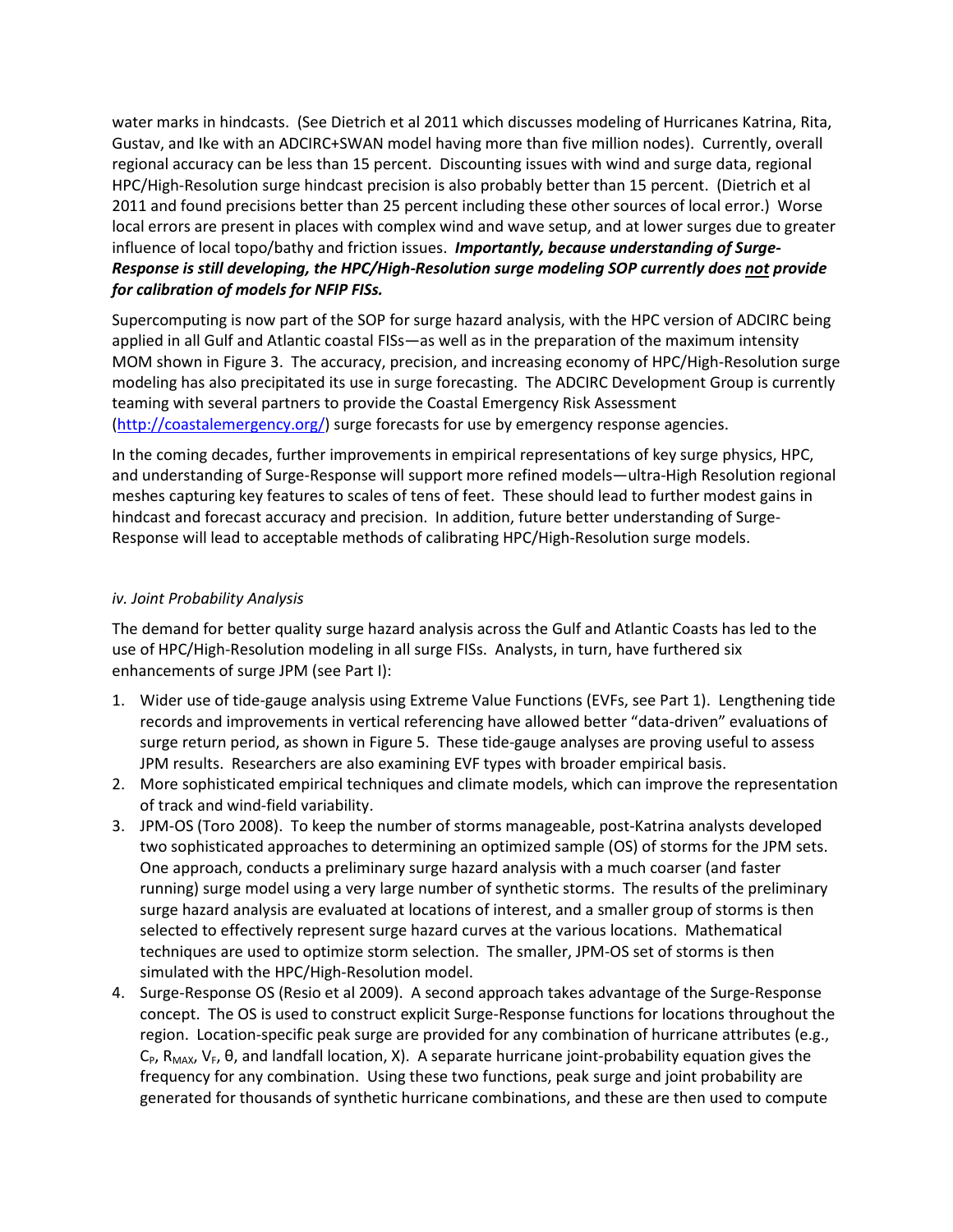each location's surge hazard curve. In the JPM-OS approach there is no focus on explicitly representing Surge-Response. However, both approaches need to ensure that the OS is adequate to capture complex, non-linear Surge-Responses—such as for large sheltered coastal bays and lakes.

- 5. Epsilon Term (Resio et al 2012). . Additional factors affecting surge hazard which are treated for convenience as normally distributed random variables can be lumped into a single variable—termed epsilon—by adding their individual standard deviations (σ) in quadrature (taking the square root of the sum of their squares). Example factors can include tide timing, surge model hindcast residual error, Holland B, and wind-field variability. Post-Katrina JPM approaches have incorporated epsilon into the surge hazard curve. Prior to the numerical integration of the surge hazard curve (see Part I), each surge mass probability point is expanded using a range of normally distributed points reflecting the epsilon σ. The numerical integration of this expanded set of points adjusts the surge hazard curve to account for the variables. Including an epsilon term for tide timing, surge model hindcast residual error, Holland B, and wind-field variability, adds one to two feet to the estimated 100-yr surge for some Southeast Louisiana locations.
- 6. Hurricane Sampling Uncertainty. Besides those random variables addressed with the epsilon term, post-Katrina JPM approaches have recognized the importance of other residual uncertainties, such as hurricane sampling uncertainty. This particular uncertainty refers to the limited length of the hurricane record on which the joint probabilities (and thus the hazard curve and individual hazard levels) are based. If an EVF is fitted to the surge hazard curve the residual error in the fit is inversely proportional to the square root of the record length and EVF residual error can be used as a proxy for hurricane sampling uncertainty. The σ and Confidence Interval (CI) associated with the residual error then provide estimates of the σ and CI for surge sampling uncertainty. As with any EVF fit, the estimate of hurricane sampling uncertainty for surge hazard is sensitive to the choice of EVF.

In the coming years JPA will continue to evolve with further improvements in hurricane climatology expanding the array of hurricane attributes and refining estimates of their probabilities, and with more advances in Surge-Response and HPC/High-Resolution modeling. JPA will be enhanced by the ability to expand OSs to hundreds, if not thousands, of storms. There will likely be an increased blending of empirical and JPM approaches to JPA.

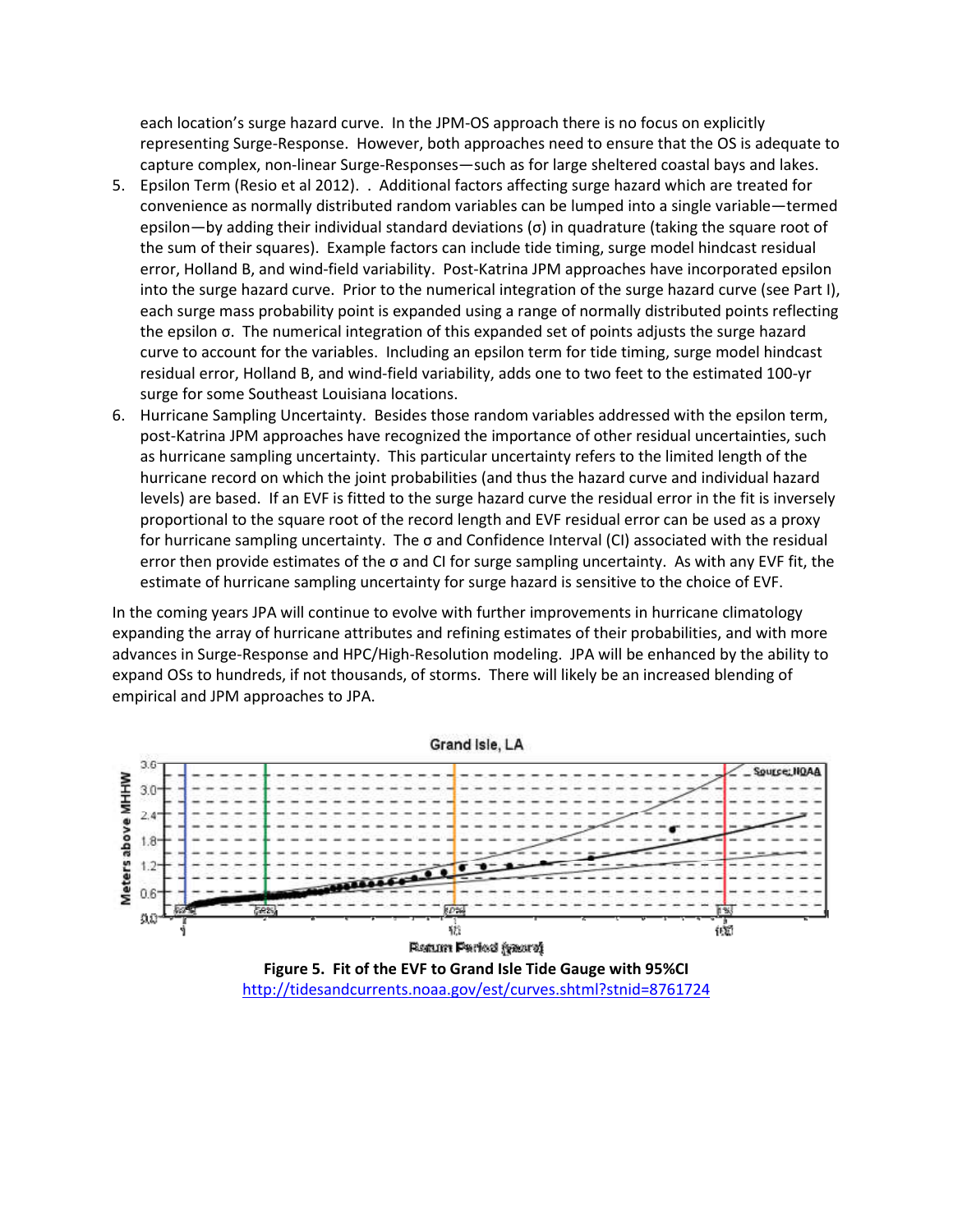#### *iv. What-If Scenarios*

HPC/High-Resolution surge modeling has also led to two advances in modeling "what if" surge scenarios.

- 1. The use of modified High Resolution models—topo/bathy, land-cover, coefficients, etc.—to simulate a future condition—relative sea level rise (RSLR), coastal erosion, restoration—or surge protection project. The models can then be used in conjunction with JPM s (JPM-OS or Surge-Response OS) to evaluate changes in surge hazards. To date most efforts have used limited, smaller OSs than for current conditions, but the approaches allow some indication of impacts on key hazard levels, e.g., 100-yr, 500-yr, and 1,000-yr.
- 2. Use of codes with constituent transport physics—such as FVCOM, ADH, MIKE21, and DELFT3D—to study surge-related geomorphological and water quality impacts. These models are most useful in evaluating local impacts, such as sediment erosion and deposition around barrier islands and coastal passes and saltwater intrusion—and proposed mitigation measures. They can employ regional High

Resolution models for surge event boundary conditions. Depending on the application, some simulations can run with modest parallelization available in the workstation.

In the future, continued HPC improvements will allow for more detailed spatial refinement of scenario conditions, simulation of complete JPM storm sets, and evaluation of greater ranges of scenarios.

#### *C. The Post-Katrina FIS Surge Hazard Estimate*

In 2008 the USACE completed new surge hazard estimates for Southeast Louisiana, documented in a NFIP FIS, as part of a multi-action response to Katrina; (see Sidebar). Table 2 presents 100- and 500- post-Katrina surge hazard estimates at two locations—the New Orleans Lakefront and along the MRGO south of Lake Borgne—along with the pre-Katrina SPH, 100- and 500-yr surge estimates discussed in Part I. The Table 2 post-Katrina surge estimates reflect correction of errors in a FORTRAN code used to compute FIS surge hazards; (see Bob Jacobsen PE 2015; Woods Hole Group 2015 discusses the FORTRAN errors). The corrected estimates are less than one foot higher than the published FIS estimates. The corrected estimates are referred to in this article as FIS estimates since they were derived with the general FIS SOP.

On the basis of surge depth, the New Orleans Lakefront post-Katrina corrected 100-yr estimate is 0.2 *lower* than the pre-Katrina (1966) estimate. (The uncorrected estimate is 1.1 ft less.) The corrected 500-yr estimate is only 0.8 ft higher. Interestingly, without the additional wave setup contribution to the post-Katrina estimates, the new corrected 100-yr surge would be closer to a foot lower, and the 500-yr estimates would be almost identical.

#### **USACE Post-Katrina Surge Related Actions**  Since 2005 the USACE has undertaken six parallel efforts:

- 1. Revised surge hazard analysis for NFIP FIS; (USACE 2008).
- 2. Support for Katrina forensic investigations by the Interagency Performance Evaluation Task Force, (IPET 2006-09).
- 3. Design and construction of a protection system for the 100-yr surge—known as the Hurricane and Storm Damage Risk Reduction System (HSDRRS)—for NFIP accreditation (USACE 2011).
- 4. Design of HSDRRS resiliency measures to address 500-yr surge (USACE 2013).
- 5. Polder inundation residual risk evaluation; (IPET Volume VIII, 2009).
- 6. Comprehensive *Louisiana Coastal Protection and Restoration (LaCPR)* Study of other regional surge risk reduction projects for up to 1,000-yr surge; (USACE 2009).

In the course of these activities the USACE led and/or funded many surge science advances discussed in Section B, which it then integrated into the FIS surge hazard analysis. The FIS surge hazard analysis—which employed a Katrina validated HPC/High-Resolution ADCIRC model, the Resio Surge-Response JPM approach, and an OS of 152 storms—provides the basis for most of the surge evaluations in all six USACE efforts. The USACE's approach to the Southeast Louisiana FIS contributed greatly to practices followed and refined in ensuing FISs across the Gulf and Atlantic Coasts. This FIS surge hazard analysis SOP also reflects important methodology limitations (see Sidebar on FNIP programmatic constraints). For a comprehensive discussion of the SOP in surge hazard analysis see Bob Jacobsen PE 2013.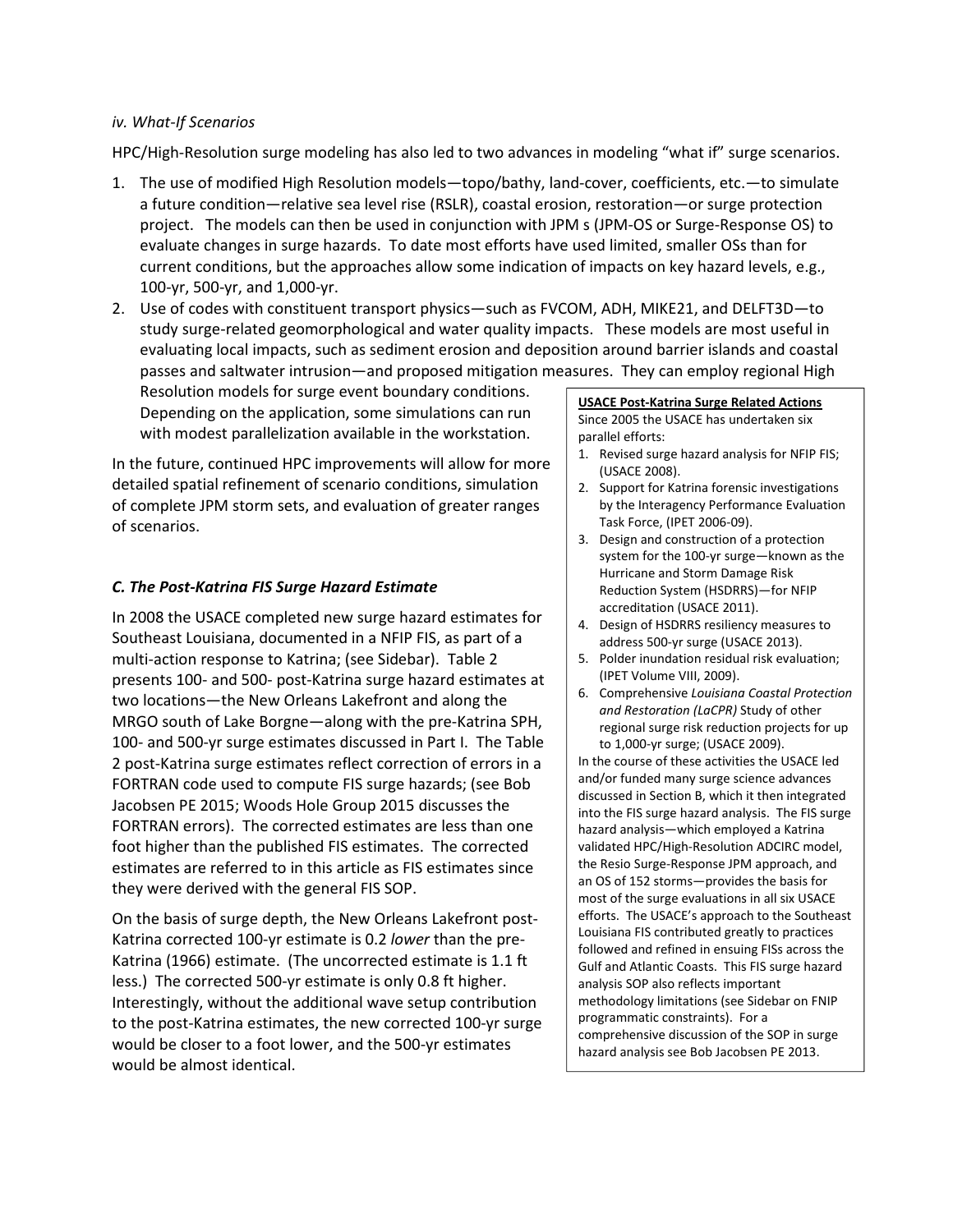On the other hand, the post-Katrina analysis increases 100- and 500-yr hazard estimates at the MRGO location substantially—almost 5 and 7 ft, respectively, (without an IHNC Barrier; addition of the IHNC Surge Barrier raises these estimates by another 1 and 2 ft). Table 2 shows a much larger spread between the 100- and Nominal 500-yr hazards in the post-Katrina versus the pre-Katrina (1966) estimates at both locations: 2.6 versus 1.6 ft at the New Orleans Lakefront and 3.2 ft versus 1.2 ft at the MRGO (without the IHNC Barrier).

According to this FIS analysis, Hurricane Katrina's surge at the New Orleans Lakefront and MRGO was 2.2 and 2.8 ft above the new 100-yr level, respectively, and 0.4 ft below a Nominal 500-yr level, at both locations. This corresponds to roughly a 400-yr event for both locations (using a log-linear interpolation). The FIS analysis thus suggests that Katrina's surge should be regarded as an extremely unlikely event.

Given the disastrous history of surge hazard underestimation for New Orleans—and associated inadequate risk management—the FIS analysis warrants a closer look.

|                    |                  | <b>NO Lakefront</b> | <b>MRGO (Bayou Dupre)</b>   |                     |                   |            |
|--------------------|------------------|---------------------|-----------------------------|---------------------|-------------------|------------|
|                    |                  |                     | <b>Without IHNC Barrier</b> |                     | With IHNC Barrier |            |
| Pre-Katrina        | ft MSL<br>(NGVD) | Above<br><b>LML</b> | ft MSL<br>(NGVD)            | Above<br><b>LML</b> |                   |            |
| Local Mean Level   | 1.0              |                     | 0.9                         |                     |                   |            |
| <b>SPH</b>         | 11.5             | 10.5                | 13                          | 12.1                |                   |            |
| $100-yr$           | 10.3             | 9.3                 | 12.5                        | 11.6                |                   |            |
| 500-yr             | 11.9             | 10.9                | 13.7                        | 12.8                |                   |            |
|                    |                  |                     |                             |                     |                   |            |
| Post-Katrina       | ft               | Above               | ft                          | Above               | ft                | Above      |
|                    | <b>NAVD88</b>    | <b>LML</b>          | <b>NAVD88</b>               | <b>LML</b>          | <b>NAVD88</b>     | <b>LML</b> |
| Local Mean Level   | 0.5              |                     | 0.3                         |                     |                   |            |
| Katrina Actual     | 11.8             | 11.3                | 19.5                        | 19.2                |                   |            |
| Uncorrected 100-yr | 8.7              | 8.2                 | 16.4                        | 16.1                |                   |            |
| Uncorrected 500-yr |                  |                     | 20.2                        | 19.9                |                   |            |
| Corrected 100-yr   | 9.6              | 9.1                 | 16.7                        | 16.4                | 17.6              | 17.3       |
| Corrected 500-yr   | 12.2             | 11.7                | 19.9                        | 19.6                | 21.7              | 21.4       |

## **Table 2. Comparison of Pre- and Post-Katrina Surge Hazards**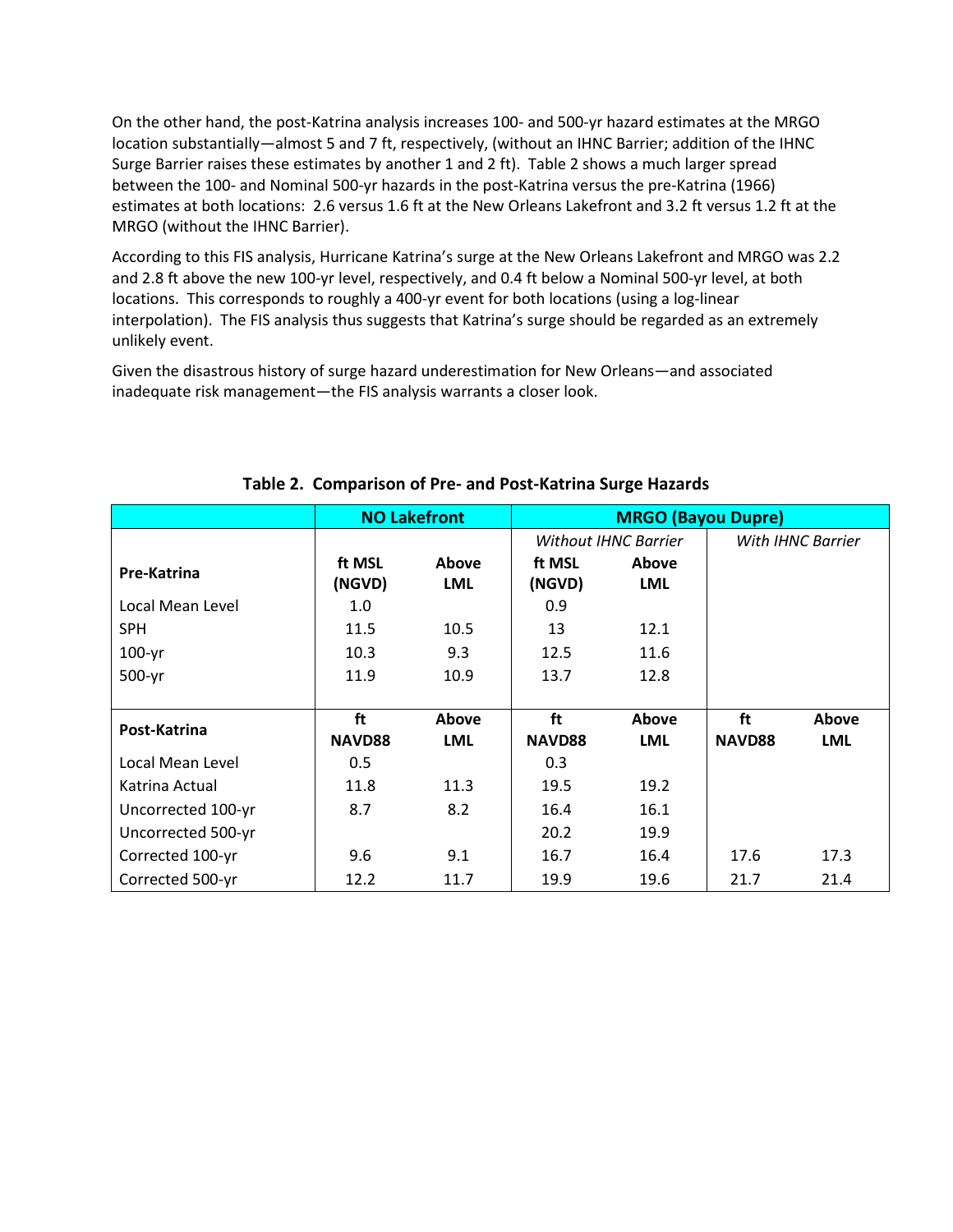#### *D. Limitations of the FIS Surge Hazard Estimate*

The constraints imposed by the NFIP on surge hazard analysis (see Sidebar)—together with further improvements in hurricane climatology, surge physics, surge modeling, and JPMs—have clarified many significant issues in the post-Katrina FIS surge hazard analyses.

Table 3 lists ten issues, along with the potential magnitude of surge uncertainty associated with each issue. For convenience each uncertainty is treated as normally distributed and Table 3 gives the current approach to evaluating each σ. The combined σ for all ten can easily exceed 25 percent at sensitive locations (σ values are added in quadrature). Importantly, these issues are treated differently under SOPs for NFIP FISs versus local residual risk management—given different priorities.

The first four issues, 1 through 4, are addressed in the JPM epsilon term discussed in Section B.iv. Two of the four—surge model hindcast and tides—are prone to local variations, which are typically ignored in a regional FIS but would be important for local residual risk reduction. Interestingly, the FIS for Southeast Louisiana actually documented a notable hindcast under-prediction error along the New Orleans Lakefront.

Issues 5 through 8 tend to be highly localized, with local values of σ for Nos. 5, 6, and 7 currently requiring professional judgment. The σ values for these issues have not been a subject of the FIS SOP but would be important to local residual risk reduction. Issues 5, 6 and 7 could be important sources of underestimation of Surge-Response for large, shallow, inland lakes and bays.

Uncertainty associated with Issue 9—hurricane sampling—is employed in FIS formal evaluation of surge hazard uncertainty and CI. For the Southeast Louisiana

#### **NFIP Constraints on Surge Hazard Estimates**

FIS surge hazard estimates should be carefully reviewed prior to use for other than NFIP purposes. Important programmatic constraints on these estimates include:

- The emphasis on the 100-yr hazard, which means the other hazard level estimates have a much lower priority. Estimates of more extreme local surge hazard developed in the course of an FIS—such as the 500-yr surge—should be regarded as "Nominal."
- Tolerance for modest regional error. As noted in Section B.iii HPC/High-Resolution surge models are not currently calibrated. Interestingly, a margin for uncertainty is not used in the delineation of 100-yr flood hazards zones. The NFIP multi-billion dollar national fund has always been heavily subsidized.
- Tolerance for larger localized errors. The FIS SOP focus on regional error, as well as budget and schedule constraints, mean that localized error reduction is often sacrificed. (A common localized source of error is characterization of topo/bathy/drag for key features.) Budget constraints also mean that local surge hazard estimates can become significantly outdated between re-studies.

Local leaders are highly sensitive to the impact of flood zones on community economic stability and growth, and thus monitor FISs closely for overestimation errors. On the other hand, local officials are typically less concerned with underestimation errors. Underestimation tends to be a concern only if there is a focus on local residual risk.

Local surge risk managers planning for potential catastrophic surge impacts—concerns well beyond those of the NFIP—must address extreme risks to a specific community, population, and critical economic and cultural resources. Such objectives demand higher quality estimates of 100-yr, 500-yr, and greater hazards. These objectives also demand a higher quality assessment of uncertainties. Moreover to ensure an adequate FOS in design, local projects for reducing risk beyond the NFIP require *reasonably conservative* estimates of the uncertainties.

FIS, the hurricane sampling σ was estimated using an EVF fit to JPM surge hazard curves, (see Section B.iv)—yielding a value of about 10 percent (8 percent for the East-Bank). However, a reasonably conservative estimate for local residual risk management would be twice that value based on: a) the hurricane sampling uncertainty associated with the Grand Isle tide gauge record (Figure 5); and b) reconsidering the record length represented by the storms employed in estimating the joint probabilities. (The FIS considered the 65-yr storm record to be equivalent to a nearly 400-yr record since storms defining joint probabilities were drawn from a coastal region 6.1 times bigger than Southeast Louisiana.)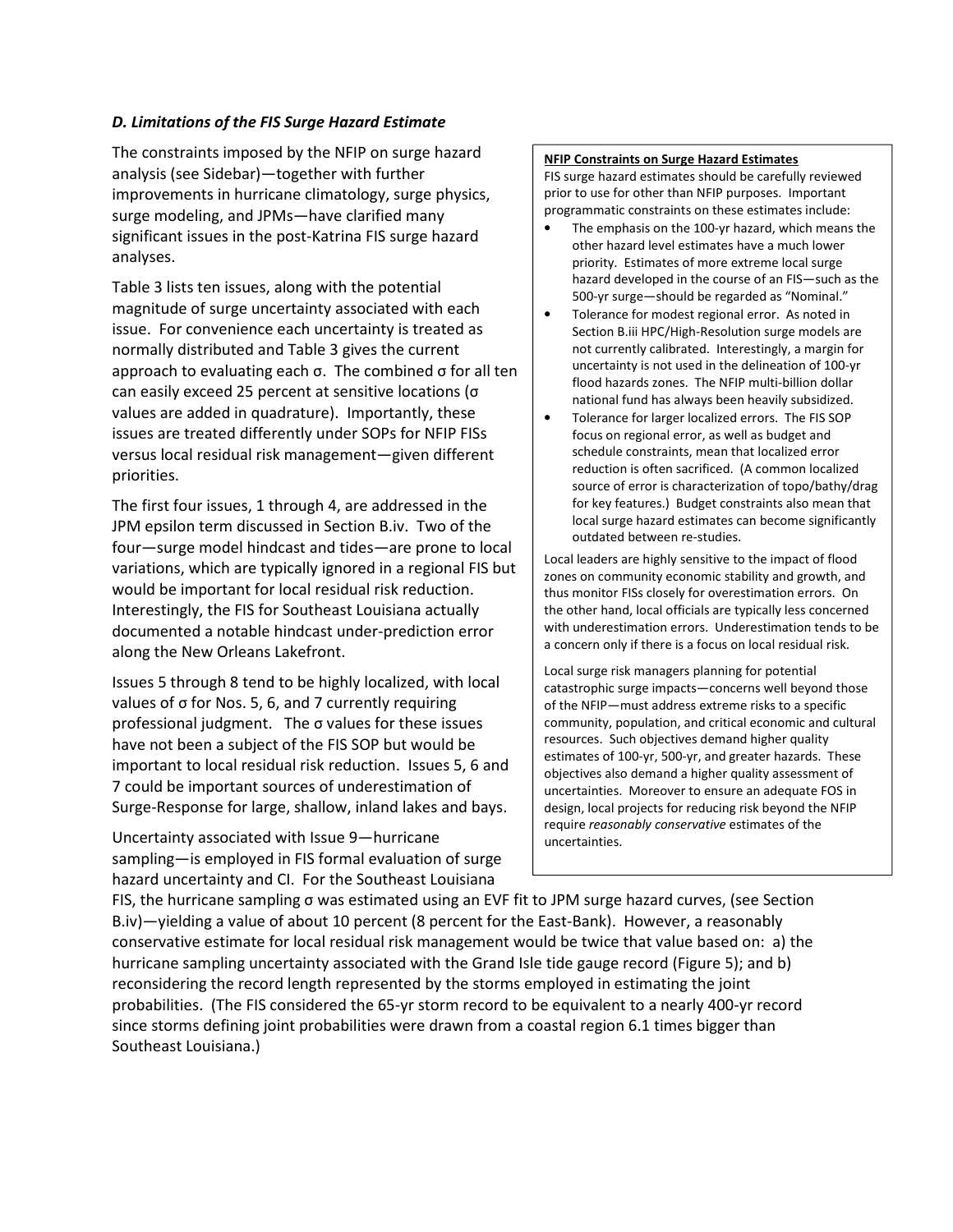| <b>Factor</b>                                                                                  | <b>Potential</b> | Evaluation of σ                                                                                                 | <b>FIS SOPS</b>                                            | <b>Localized</b>  | <b>Local Residual Risk Reduction SOP</b>                                                                                                                                                                                                                         |
|------------------------------------------------------------------------------------------------|------------------|-----------------------------------------------------------------------------------------------------------------|------------------------------------------------------------|-------------------|------------------------------------------------------------------------------------------------------------------------------------------------------------------------------------------------------------------------------------------------------------------|
|                                                                                                | Surge σ          |                                                                                                                 |                                                            | <b>Variation?</b> |                                                                                                                                                                                                                                                                  |
| 1. General accuracy and precision<br>of HPC/High-Resolution surge<br>model                     | >15%             | Residual error from hindcast<br>validation.                                                                     |                                                            | Yes               | Evaluate hindcast bias and precision at a<br>sub-regional scale and adjust epsilon or<br>include in CI                                                                                                                                                           |
| 2. Timing of tides                                                                             | $< 0.3$ ft       | Tidal analysis.                                                                                                 |                                                            | Yes               | Adjust for local tide range.                                                                                                                                                                                                                                     |
| 3. Wind-field shape (Holland B)                                                                | >10%             | Holland B surge-response<br>analysis indicates direct effect<br>on surge                                        | Region-wide<br>uniform $\sigma$<br>included in<br>epsilon. | No                |                                                                                                                                                                                                                                                                  |
| 4. Additional wind-field<br>characteristics (e.g., banding)                                    | >5%              | Residual error between surge<br>modeling with high resolution<br>wind fields versus the simpler<br>wind-fields. |                                                            | <b>No</b>         | Same as NFIP.                                                                                                                                                                                                                                                    |
| 5. Pre-storm setup and rainfall<br>accumulations in interior lakes and<br>bays                 | >10%             | Requires professional<br>judgment.                                                                              |                                                            | Yes               |                                                                                                                                                                                                                                                                  |
| 6. Empirical representations of<br>hydrodynamic and wind-water<br>drags at sensitive locations | >10%             | Requires professional<br>judgment.                                                                              | Not currently<br>addressed.                                | Yes               | Include a reasonably conservative factor in<br>CI.                                                                                                                                                                                                               |
| 7. OS representativeness of Surge-<br>Response at sensitive locations                          | >10%             | Requires professional<br>judgment.                                                                              |                                                            | Yes               |                                                                                                                                                                                                                                                                  |
| 8. Surge-Response function-<br>depends on interpolation method                                 | >5%              | Residual error between<br>function and actual OS results.                                                       |                                                            | Yes               |                                                                                                                                                                                                                                                                  |
| 9. Hurricane sampling                                                                          | >8%              | Use regional hurricane history<br>to develop joint probabilities.<br>Fit EVF to the surge hazard<br>curve.      | Region-wide<br>uniform $\sigma$<br>included in<br>surge CI | <b>No</b>         | Depending on exposure, include slow-<br>moving low intensity storms in the joint<br>probabilities. Use a reasonably<br>conservative approach to the selection of<br>EVF type and assigned sample length;<br>adjust using analysis of local tide gauge<br>record. |
| 10. Representativeness of historical<br>hurricane record                                       | >10%             | Requires professional<br>judgment.                                                                              | Not currently<br>addressed.                                | No                | Adjust future surge hazard for trends;<br>include a reasonably conservative factor in<br>CI for climate cycle and trend uncertainty.                                                                                                                             |

## **Table 3. Ten Issues Affecting Current Southeast Louisiana Surge Hazard Analysis**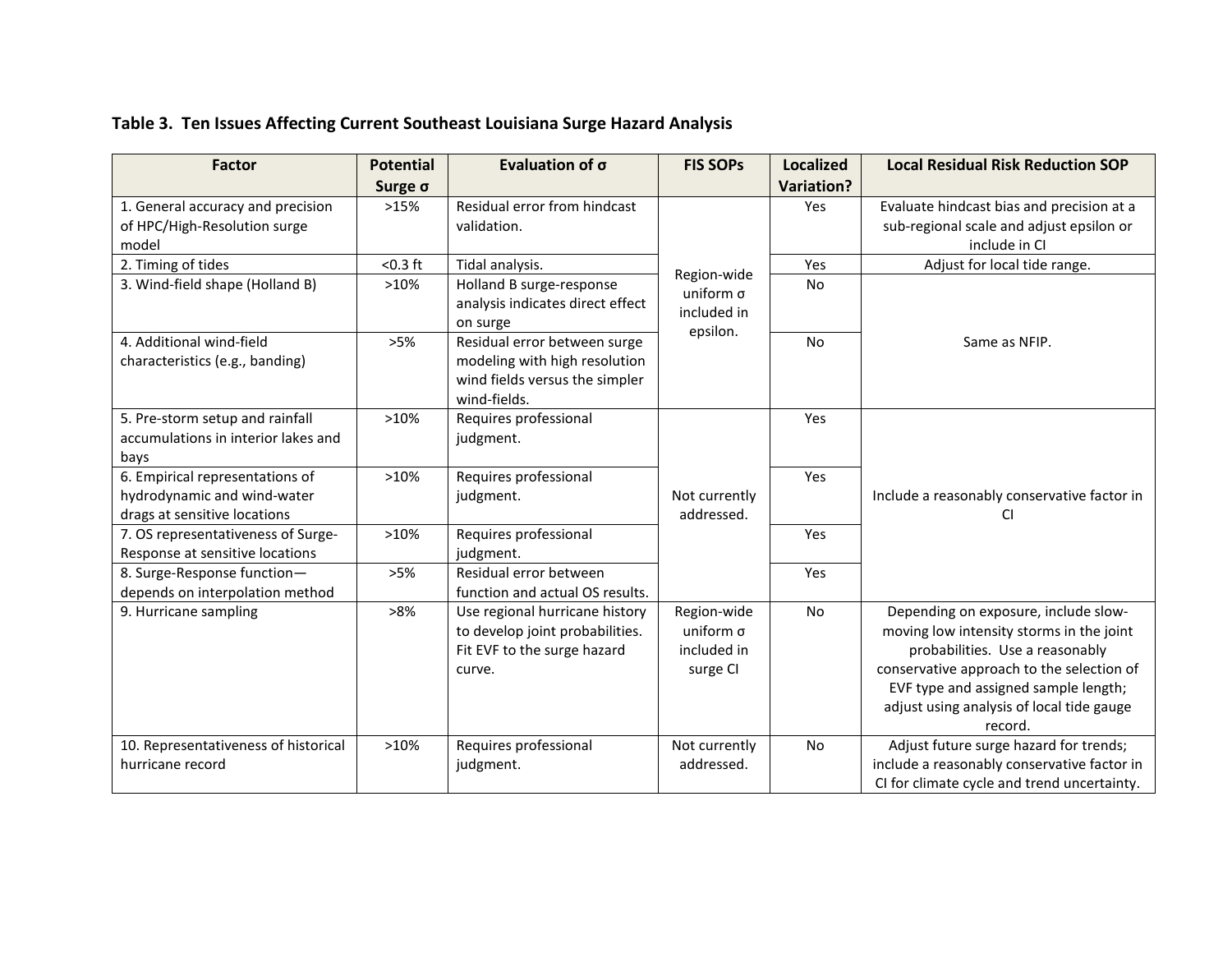The pre-Isaac Southeast Louisiana FIS hurricane sampling also underplays the contribution of slowmoving less powerful storms to the overall frequency of hurricanes capable of producing a 100-yr surge. This is a potential source of underestimation bias in the FIS analysis.

Finally, Issue 10 considers whether the period of observed hurricanes is representative of the current hurricane climate. The Southeast Louisiana FIS incorporated an adjustment to hurricane joint probabilities based on an initial effort to account for cycles of Gulf of Mexico hurricane activity in the observed 65-yr record. Uncertainties associated with this adjustment are not addressed in FIS surge hazards but would be appropriate for local projects.

Besides these ten issues for the current surge hazard estimate, there are potential long-term trends e.g., increasing hurricane frequency and/or intensity, RSLR, coastal land loss, etc.—which could cause future surge hazards to be underestimated. These non-stationary issues are not included in FIS estimates of current surge hazard.

Based on the FIS overall uncertainty σ of 8 percent—which only addresses Issue 9 (and not conservatively)—the corrected FIS 100-yr surge estimate of 9.6 ft NAVD88 for the New Orleans Lakefront has a 90% upper confidence limit (UCL) at 10.9 ft, or 1.3 ft higher. (The 90%UCL for the uncorrected 100-yr surge is 9.9 ft.) However, a more reasonably conservative σ for residual risk management purposes addressing all ten issues would be at least three times that, giving a 90%UCL at 13.5 ft, or 3.9 ft higher—see Figure 6. As noted previously, the post-Katrina spread between FIS 100 and 500-yr surge estimates for the New Orleans Lakefront was 2.6 ft. *Thus, a reasonably conservative 90%UCL for the 100-yr surge is actually much higher than the base estimate for the 500-yr surge—an essential point for local surge residual risk management!*



**Figure 6. New Orleans Lakefront 100-yr Surge Uncertainty Distribution**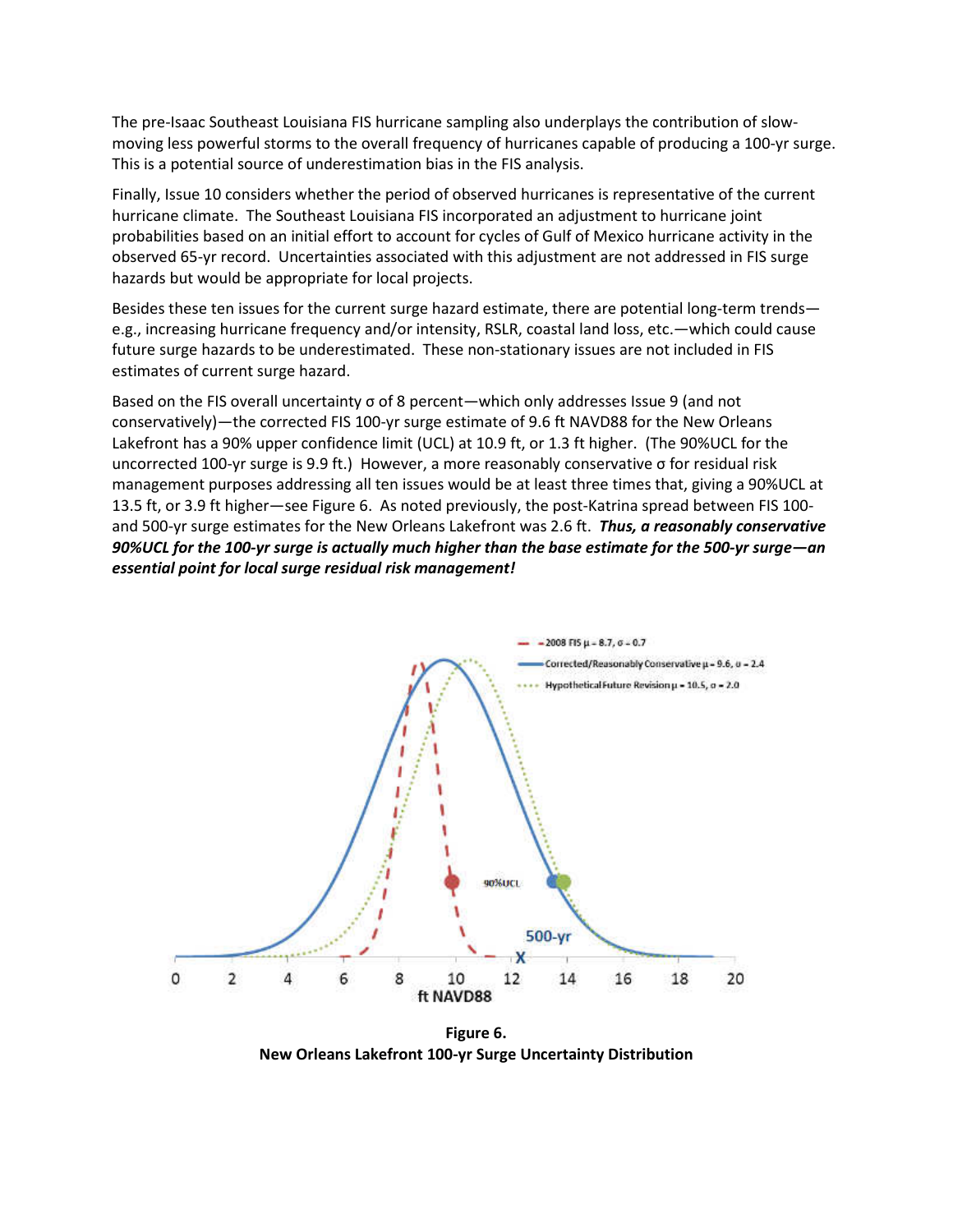A reasonably conservative consideration of all uncertainties indicates that FIS surge hazard values could really be regarded as "Scientific Guesstimates." The FIS could easily overestimate true return periods by a factor of two. Nominal 500-yr surge estimates are subject to even greater uncertainty than the 100-yr estimates. Thus, Hurricane Katrina's surge along the MRGO could be regarded as closer to a 200-yr event than the 400-yr event indicated by the FIS analysis.

In addition to uncertainties about local surge magnitude, there is an important issue regarding *independent* exposures to extreme surges at the polder and regional scale. Locations with independent exposures have separate hazard events. A polder or region with multiple independent surge hazard exposures is subject to a multiple of the surge hazard. Table 4 presents the equivalent polder and regional return periods for a range of local surge hazards—for the case of two and five independent exposures, respectively. Note that in this case the average return period for a 100-yr surge becomes 50 years for a polder and 20 years for a region. In this case, over a longer timeframe of 10 years, a 100-yr event has a 40 percent regional probability of occurrence. Table 4 also includes the equivalent regional return periods if the local surge hazard is increased by a factor of two. Thus, in this case what might be considered to be a local Nominal 500-yr surge event could have a regional return period of 50-yrs, which over a 10-yr timeframe has an 18 percent regional probability of occurrence. To date, the actual

multiples for polder and regional 100- and 500-yr events in the New Orleans area have not been defined.

## **All of the above limitations point toward a crucial and ironic fact: after three centuries and the loss of thousands of lives and multiple devastations, the New Orleans surge hazard is still subject to being significantly underappreciated!**

Those with the responsibility for managing local surge risks beyond the NFIP increasingly recognize that surge hazards must be regularly reanalyzed with appropriate rigor. However, improvement of surge hazard estimates requires major investments in scientific research, data collection, HPC, and administrative functions. In the meantime, for residual risk management purposes, FIS estimates of 100- and 500-yr surge can be corrected for FORTRAN errors and likely local bias issues (see Bob Jacobsen PE 2015). Importantly, as depicted in Figure 6, in the near future revising surge hazard estimates will not appreciably reduce reasonably conservative uncertainty, and may have little effect on the 100-yr 90%UCL; (see Sidebar).

**Future Reduction of Surge Hazard Uncertainties**  Uncertainties can be considered "aleatory" (reflecting inherent and irreducible randomness in the natural phenomena) or "epistemic" (depending on the state of our knowledge and potentially reducible in the future with further improvements to observations, analysis, and modeling). Aleatory uncertainties—such as Issues 2, 3, and 5—are appropriate for inclusion in the epsilon term and incorporation into the base hazard estimate (again No. 5 is currently ignored in the FIS). Uncertainties with the other seven issues (Nos. 1, 4, 6, 7, 8, 9 and 10) are largely epistemic and can be either included in the epsilon term or used to construct CIs (again Nos. 6, 7, and 8 are currently ignored in the FIS). Importantly, upper limits of CIs (UCL) are lower if σs are included in epsilon. Issues 5, 6, 7, and 10 are currently subject to professional judgment. Research over the next ten years and continued improvements in HPC/High-Resolution and JPMs may be able to reduce Nos. 1, 4, 5, 6, 7 and 8. However, many more decades of hurricane observations will be necessary to reduce uncertainties in Issues 9 and 10.

| <b>Local Hazard</b> | <b>Polder Hazard</b><br><b>(Example of Two</b><br><b>Independent Exposures)</b> | <b>Regional Hazard</b><br><b>(Example of Five</b><br><b>Independent Exposures)</b> | <b>Future Regional Hazard</b><br>(Local Hazard X 2) |  |
|---------------------|---------------------------------------------------------------------------------|------------------------------------------------------------------------------------|-----------------------------------------------------|--|
| 100                 | 50                                                                              | 20                                                                                 | 10                                                  |  |
| 500                 | 250                                                                             | 100                                                                                | 50                                                  |  |
| 1,000               | 500                                                                             | 200                                                                                | 100                                                 |  |

## **Table 4. Equivalent Return Periods (years)**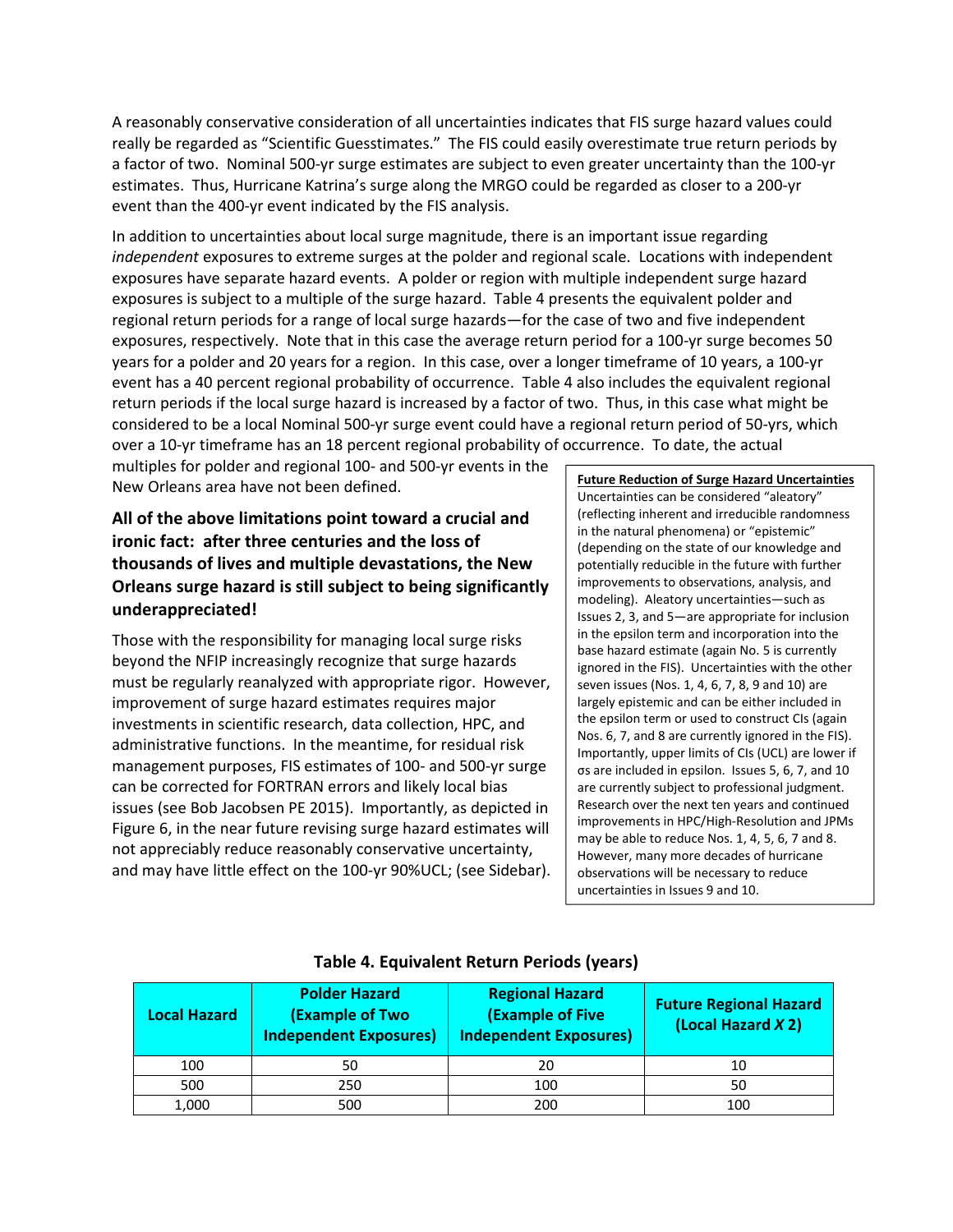#### *E. Post-Katrina Surge Risk Management*

Following the extensive damage caused by Hurricane Katrina, Congress provided 70 percent funding for an accelerated repair and completion of the New Orleans regional surge system. This new authorization directed the USACE to address the NFIP 100-yr hazard—as re-establishing protection to NFIP-level requirements was immediately needed to revitalize City property values and the economy. Furthermore, the NFIP objective would be quicker, easier, and cheaper to finish than protection to a more extreme level. The USACE emphasized this pivot with an explicit re-designation of the project as a "Hurricane and Storm Damage Risk Reduction System" (HSDRRS), eliminating reference to a "Protection System." *Importantly, the HSDRRS authorization—for the first time ever—provided that surge levees for New Orleans would be designed for a level below the Record Surge!* The post-Katrina design along the New Orleans Lakefront for a 100-yr surge (uncorrected) is for a surge elevation 2.3 ft less than the previous SPH-surge protection objective, and 3.1 ft below Katrina's surge.

The NFIP requires that levee elevations be at least 2 ft higher than the 100-yr surge, and higher if necessary to prevent wave overtopping and erosion. The NFIP elevation for wave overtopping can be set straightforwardly (above the 0.1 percent wave run-up). The USACE used an alternative approach, setting elevation based on a statistical treatment of 100-yr overtopping uncertainty (see Sidebar). The USACE adopted the latter *Elevation FOS* approach and set HSDRRS crown elevations so that the estimate of 100-yr overtopping at a 90 percent non-exceedance level (q90, equivalent to an 80%UCL) would not exceed a limit of 0.1 cfs/ft (USACE 2011). (They also set a q50 limit of 0.01 cfs/ft.)

Table 5 includes the previous SPH High-Level and 100-yr HSDRRS hydraulic design elevations for the two locations. The HSDRRS design elevation increased by 0.5 ft for the NO Lakefront and by 9.6 ft for along the MRGO location (with the IHNC Barrier). (Final crown elevation may be slightly higher than hydraulic design depending on geometry, overbuild, and other construction considerations.)

In the engineering and construction of the HSDRRS the USACE implemented several major geotechnical improvements over the previous SPH project, including use of the batter pile-supported "T-" and "L-" designs for floodwalls; more rigorous levee material and construction requirements; and the adoption of more accurate GPSbased vertical control methods. In the East-Bank post-Katrina

#### **Monte Carlo Analysis of HSDRRS Overtopping Uncertainty**

HSDRRS overtopping was evaluated with empirical equations---such as the standard weir equation for free overflow and the Van der Meer equation for levee wave overtopping. These equations give overtopping rates (q, cubic feet per second per linear foot, cfs/ft) as a function of freeboard (crown minus the 100-yr surge), wave height and period, embankment geometry, and an empirical loss coefficient. To assess uncertainty in q, a standard Monte Carlo technique was employed. The equation is solved tens of thousands of times, with each solution using randomly drawn values for key inputs reflecting their own uncertainties. The set of results thus provides an uncertainty distribution for q. The variation for the 100-yr surge, wave height and period, and the loss coefficient were determined by respective uncertainty distributions. For surge uncertainty, the USACE used the sampling uncertainty discussed above.

rebuild, batter-pile supported walls were employed along more than 20 percent of the 111 mile system, including a new 1.8-mile barrier across the Funnel (Silbert 2010). The basic HSDRRS construction was essentially completed in 2013—at a cost approaching \$14 billion—and received NFIP accreditation in February 2014.

To address surge risks beyond the NFIP 100-yr level, the USACE (working for IPET, see earlier Sidebar) undertook an initial attempt at quantifying the residual polder inundation hazard. The work employed HPC modeling of an FIS storm subset in an innovative JPM-OS. The polder inundation hazard addressed additional probabilities related to interior flood levels, such as overtopping, breaching, rainfall, interior routing, and drainage pumping. Figure 7 shows the Nominal 500-yr surge inundation hazard.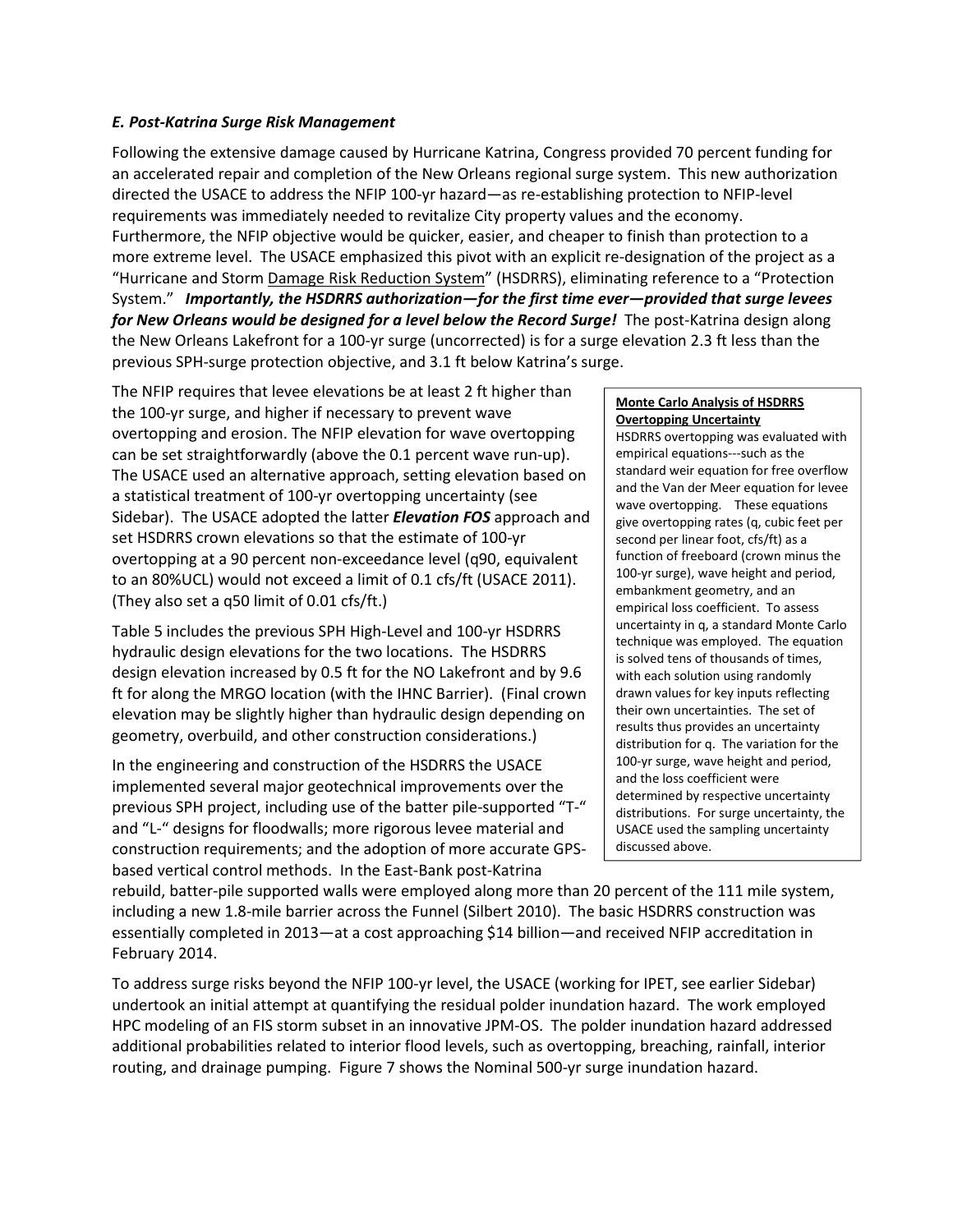|                                      |                             | <b>NO Lakefront</b>                       |                             | <b>MRGO (Bayou Dupre)</b> |                     |                                      |  |
|--------------------------------------|-----------------------------|-------------------------------------------|-----------------------------|---------------------------|---------------------|--------------------------------------|--|
|                                      |                             |                                           | <b>Without IHNC Barrier</b> |                           | With IHNC Barrier   |                                      |  |
| Pre-Katrina                          |                             |                                           |                             |                           |                     |                                      |  |
|                                      |                             | $4.5$ ft                                  |                             | 4.5 ft                    |                     |                                      |  |
| SPH High-Level                       | 16.0 ft MSL                 | above SPH;                                | 17.5 ft MSL                 | above SPH;                |                     |                                      |  |
| Design                               |                             | $15.0$ ft                                 |                             | $16.6$ ft                 |                     |                                      |  |
|                                      |                             | Above LML                                 |                             | Above LML                 |                     |                                      |  |
| Post-Katrina                         |                             |                                           |                             |                           |                     |                                      |  |
| <b>HSDRRS Design</b><br>$(w/o$ RSLR) | $16.0 \text{ ft}$<br>NAVD88 | 6.4 ft above<br>$100 - yr$ ;<br>$15.5$ ft |                             |                           | $26.5$ ft<br>NAVD88 | 8.9 ft above<br>$100-yr;$<br>26.2 ft |  |
|                                      |                             | Above LML                                 |                             |                           |                     | Above LML                            |  |
| Corrected 100-yr<br>q90              | $0.66$ cfs/ft               |                                           |                             |                           | $1.05$ cfs/ft       |                                      |  |
| Corrected 500-yr<br>q90              | $10.69$ cfs/ft              |                                           |                             |                           | 31.41 cfs/ft        |                                      |  |

## **Table 5. Comparison of Pre- and Post-Katrina Levee Design**



**Figure 7.** *Nominal***\* 500-yr Surge Inundation**  Times-Picayune 2012 (from IPET 2009)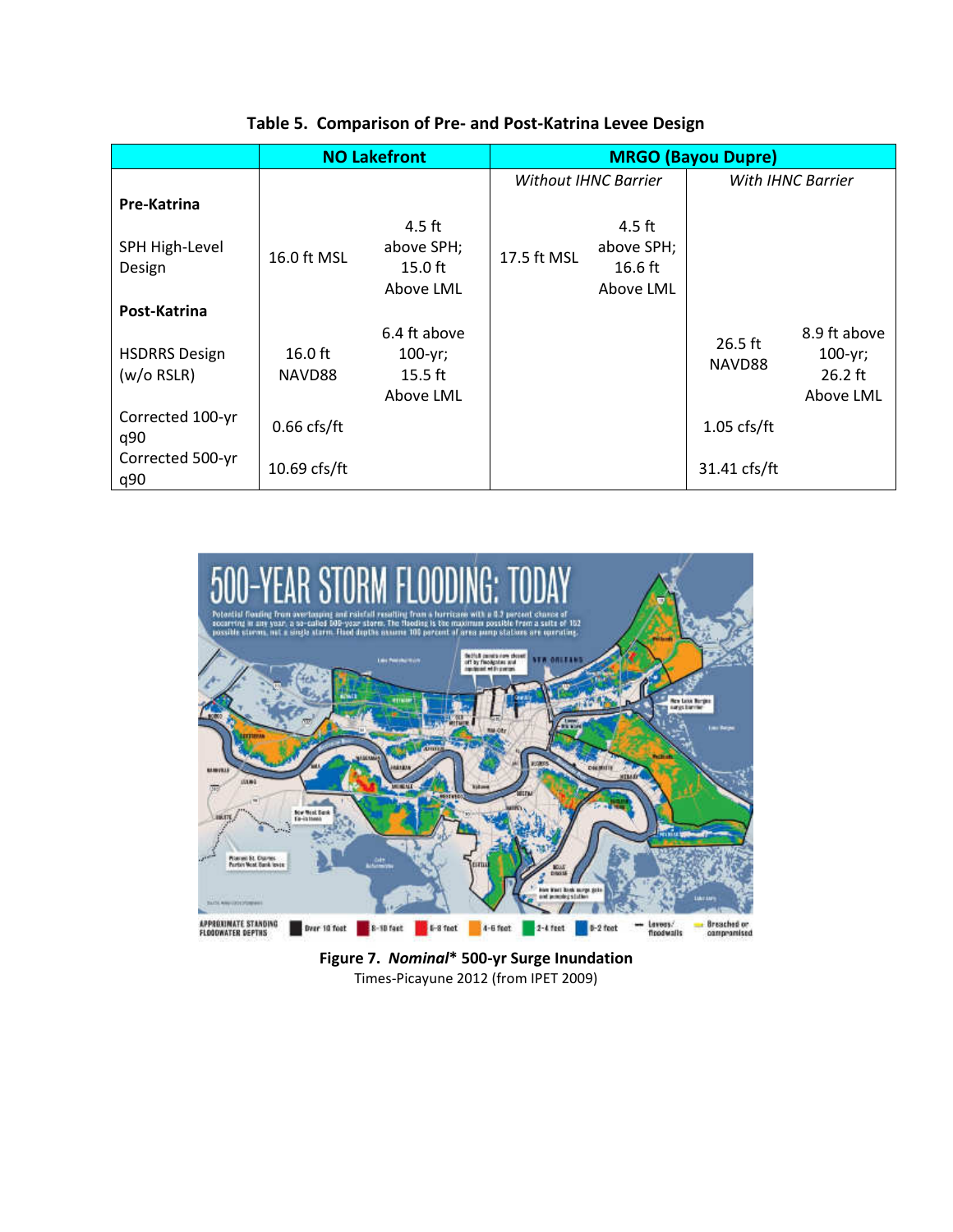In the same year, 2009, the USACE completed the LaCPR Report (see earlier Sidebar) authorized by Congress to evaluate options for further federal action in reducing residual risks beyond the NFIP HSDRRS, including but not limited to higher levees. The LaCPR study employed the results of the FIS hazard analysis, as well as additional HPC/High-Resolution surge modeling for various alternatives. As a result of the LaCPR Study—together with other state and local efforts (including their own HPC/High-Resolution surge modeling)—ten residual risk reduction components have seen post-Katrina developments:

- 1. Evacuation. Given the clearly acknowledged surge hazard limits for the HSDRRS, federal, state, and local hurricane response agencies have continued to refine plans for mandatory evacuation adjusting the ContraFlow Plan, modifying evacuee sheltering arrangements, and addressing individuals with health, financial, and logistical hardships. Advances in hurricane forecasting including surge—have improved confidence in mandatory evacuation notices. An August 2008 mandatory evacuation of the City during Hurricane Gustav highlighted ongoing progress in the City's evacuation, as well as the need for more; (see Wolshon 2006 and Campanella et al 2012).
- 2. Flood insurance. Given the limited pre-Katrina participation in the NFIP and coverages, local Congressional representatives have worked to a) expand the USACE SELA program to further reduce interior 100-yr flood hazard zones, thereby reducing premiums for more polder properties; and b) ensure the NFIP premiums for 100-yr hazard zones remain affordable.
- 3. HSDRRS floodwall and levee resiliency. In response to the Katrina failures, Congress authorized and funded the USACE to provide HSDRRS resiliency against catastrophic breaching during greater than 100-yr surge events. Overtopping during a 500-yr storm is likely to produce thousands of acre-ft of interior flooding—a significant but not catastrophic volume (less than a 100-yr/24-hr rainfall). On the other hand, breaching can produce many times the volume of overtopping, and over a shorter time (see Bob Jacobsen PE 2015). To provide resiliency against collapse breaching the USACE design called for all features to withstand the Nominal 500-yr surge. For floodwalls, resiliency against overtopping induced erosion breaching is provided by concrete splash pads, as well as overbuilt height for RSLR through 2057. Levee overtopping resiliency is being addressed through armoring protective against 500-yr overflow (USACE 2011). The USACE evaluated 500-yr overtopping uncertainty and employed the 500-yr q90 as an *Armoring FOS*. In addition the USACE has conducted large-scale physical experiments on wave-induced turf erosion and pilot projects to evaluate the installation and maintenance of high performance turf reinforcement mat (HPTRM).
- 4. HSDRRS upgrade. The USACE's 2009 LaCPR Report investigated options for HSDRRS upgrade to more extreme hazard levels—including a 1,000-yr level. The LaCPR Study suggested that even upgrading the HSDRRS to meet Katrina's record surge was not cost-effective given other options. However, the Louisiana Coastal Protection and Restoration Authority's (CPRA) 2013 Master Plan and the Louisiana Section of the American Society of Civil Engineers (in their 2012 Report Card) have recommended a higher levee system for New Orleans. As of today, no detailed investigation of HSDRRS upgrade has been initiated.
- 5. The Lake Pontchartrain Barrier Plan. The USACE LaCPR Study and the SLFPA-E (see Ben C. Gerwick 2012) revisited the original Barrier Plan (see Part I). Both investigations showed that a low barrier can reduce Lake "filling" from surge forerunners associated with some storms. However, such a barrier only modestly reduces overall hazard, due to the fact that it does not prevent Lake "tilting." Any Barrier Plan would also have some impact on surrounding surge hazard outside the Lake. The CPRA has initiated further investigation of potential ways to optimize a low barrier.
- 6. Removal of Mississippi River levees. The LaCPR Study investigated the effect of taking down some levees in Plaquemines Parish. This investigation showed some reduction of East-Bank surge hazard,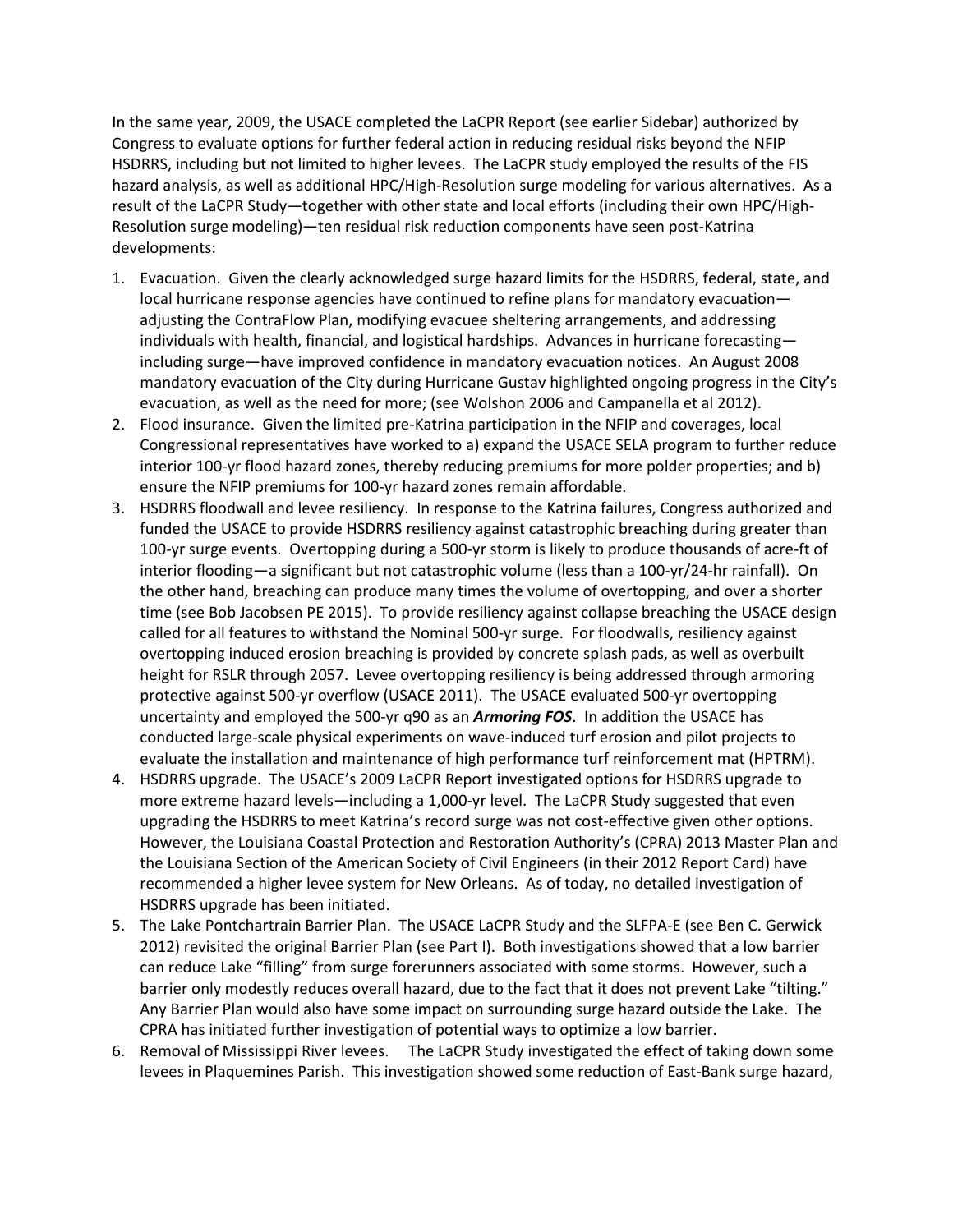in addition to potentially facilitating restoration of wetlands in the lower delta. At this time no further investigation of removing downriver levees has been initiated.

- 7. Coastal protection and restoration projects. The USACE LaCPR Study, the Louisiana CPRA Master Plan, as well as local agencies, have identified numerous basin and sub-basin scale projects to refurbish and enhance barrier islands, ridges and cheniers, and wetlands, as well as close additional man-made canals. Many of these projects have been promoted as a means to reduce surge; (see Smith et al 2010). One cost-effective measure to complement the HSDRRS would likely be the restoration and maintenance of a band of resilient coastal forests fronting the system to reduce wave heights (see Bob Jacobsen PE 2015). However, this measure would require modifying HSDRRS design criteria to allow consideration of vegetation impacts on waves.
- 8. Polder interior compartmentalization. The Bob Jacobsen PE 2015 report examined numerous options and recommended three for further engineering evaluation: i) improvements to the East Jefferson/St. Charles parish line barrier, ii) upgrade of remaining IHNC Basin I-walls; and iii) use of the Central Wetlands to reduce surge levels in the IHNC Basin. Further engineering evaluation of these projects is required to confirm feasibility, followed by securing funding for final design and construction.
- 9. Interior drainage. Interior drainage reduces risks associated with overtopping volumes; (see Bob Jacobsen PE 2015). 10,000 cfs of pumping capacity is equivalent to removing 20,000 acre-ft/day of inundation. Following Katrina, the USACE continued to implement drainage improvements under SELA. However, no improvements addressing surge risk reduction have been studied.
- 10. Flood-proofing. The various post-Katrina studies and plans have recommended further development of "Non-Structural Alternatives" for surge risk reduction. These include more stringent ordinances; building codes; and public investment to implement greater a) elevation of residential, commercial, and public buildings (i.e., even more than required by the NFIP); b) floodproofing of critical electric, gas, communication, water, and sewage utilities and transportation components; and c) flood-proofing of key community, historic, and cultural assets. (Recall from Part I that flood-proofing is one of the earliest and most basic ways to manage flood risk.)

#### *F. Limitations of Post-Katrina Surge Risk Management*

Post-Katrina surge risk management for New Orleans has many serious limitations. Foremost, as over its entire history, surge risk management is subject to the potential errors and uncertainties of the surge hazard estimate. *Thus, the issues with the FIS surge hazard estimates discussed in Section D mean that surge risks to life and property are likely to be underestimated.* 

Ten additional technical issues for the HSDRRS are:

1. Elevation FOS. The USACE developed the 100-yr q90 estimates to support NFIP accreditation and therefore used an NFIP approach to overtopping uncertainty. A reasonably conservative approach to overtopping uncertainty—with reasonably conservative treatment of surge, wave, and other conditions—would substantially increase estimates of 100-yr q90. Recomputed 100-yr q90s for the New Orleans Lakefront and MRGO levees are 7 and 11 times specified erosion limit of 0.1 cfs/ft. Thus, when considered from a local residual risk management and not simply an NFIP perspective, the HSDRRS 100-yr design has a minimal Elevation FOS. Recomputed q50 and q90 significantly affect levee reaches inland from open lakefronts—such as along the East-Bank levees in St. Charles Parish with 100-yr q90s re-estimated above 5 cfs/ft. Correction of surge hazard uncertainty reveals that these reaches have negative freeboard at the q90. (Recomputed q90s use the levee hydraulic design elevation. They reflect correction of FORTRAN errors noted earlier; modification of inland wave heights; and changes to the Monte Carlo overtopping analysis. These changes also affect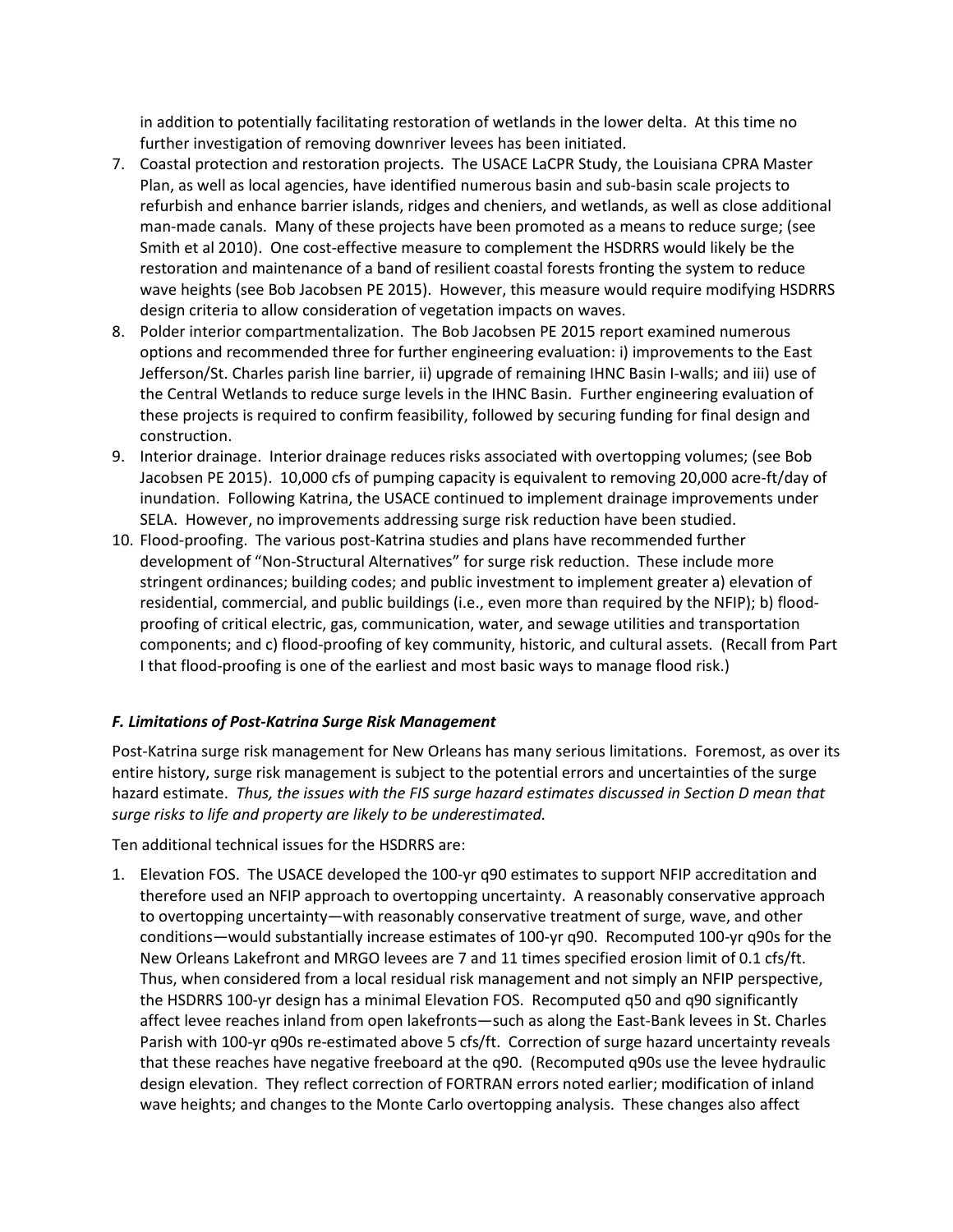computation of the median overtopping, q50, which has a limit of 0.01 cfs/ft; see Bob Jacobsen PE 2015.)

- 2. Armoring FOS. The 500-yr q90s (and q50s) are affected by the same issues as the 100-yr overtopping estimates. Recomputed 500-yr q90s at New Orleans Lakefront and MRGO are 10.7 and 31.4 cfs (and over 60 cfs in St. Charles Parish). These revised estimates mean that the degree of risk reduction provided by selected armoring measures is likely to be significantly less than anticipated. More rigorous armoring—i.e., stone or paving instead of HPTRM—could be appropriate to provide a greater 500-yr resiliency.
- 3. Supplemental levee lifts. Supplemental levee lifts will be required along most HSDRRS levee segments over the upcoming years to a) continue meeting the 2007 design elevation, given postconstruction consolidation and settlement—especially high for inland levee reaches built across former swamps; and b) compensate for RSLR in accordance with the USACE's 2057 design elevation. These levee lifts are not currently federally funded. Thus, vulnerable reaches could be exposed to even greater 100- and 500-yr overtopping if levee crowns fall below their design elevation.
- 4. Armoring implementation. Installing armoring soon will result in future expensive removal during future lifting and reinstallation. Deferring armoring exposes the system to breach risks but might be practical if the deferral is only for a short time. The issue becomes more complex as the time horizon is extended to account for more consolidation, settlement, RSLR, and even revised 100-yr surge estimates.
- 5. Impact of coastal erosion and vegetation changes on future surge. The USACE assessment of RSLR on 2057 design elevations did not include further increases in surge height due to coastal erosion and vegetation change.
- 6. Vertical control methodologies. Remaining issues with the GEOID model and ellipsoid height measurements can still introduce errors on the order of several tenths of a foot.
- 7. Subsurface weaknesses. Legacy pipelines, localized voids, transmissive soils, and slip planes could still present opportunities for collapse breaching—especially for a few remaining I-wall segments. More research is needed on techniques for investigation of these geotechnical weaknesses, as well as how to characterize collapse breach probabilities.
- 8. Structural design weaknesses. There are concerns for future T-Wall pile corrosion and batter pile down-dragging (due to subsurface settlement/subsidence) which could affect long-term performance, as well as for system flood-side armoring (see Turner 2011).
- 9. Operation of 11 major channel gates and 4 additional perimeter pump stations entail significant complexities and long-term costs.
- 10. Maintenance. Similarly, there are large long-term challenges and costs associated with maintaining extensive reaches of levees, floodwalls, armoring, breakwaters, gates, pump stations, etc.

Beyond technical issues with the HSDRRS, as well as other risk reduction measures such as coastal projects (see Sidebar), effectively meeting future surge risk management challenges—as over the City's

entire history—continues to involve a competition over limited resources and political will. For example:

#### **Technical Challenges for Coastal Projects to Reduce Surge Risk**

Surge-Response physics indicate that coastal landscape features have a smaller impact on extreme surge hazards. However, the evaluation of coastal protection and restoration with HPC/High-Resolution modeling to gauge the degree of inland surge reduction (and with JPMs for extreme hazards) is still in its infancy and needs further scientific research. For example, the evaluation of the wave-reduction effects of coastal forests has yet to be fully assessed. Proposals for large-scale refurbishment of wetland platforms and ridges using the transfer of sediment from the Mississippi River to regional sub-basins will require a skillful combination of diversions, dredging, and sediment pipelines to maximize benefits and minimize costs and adverse water quality impacts. It is unlikely these projects can be optimized for both ecosystem productivity and extreme surge reduction.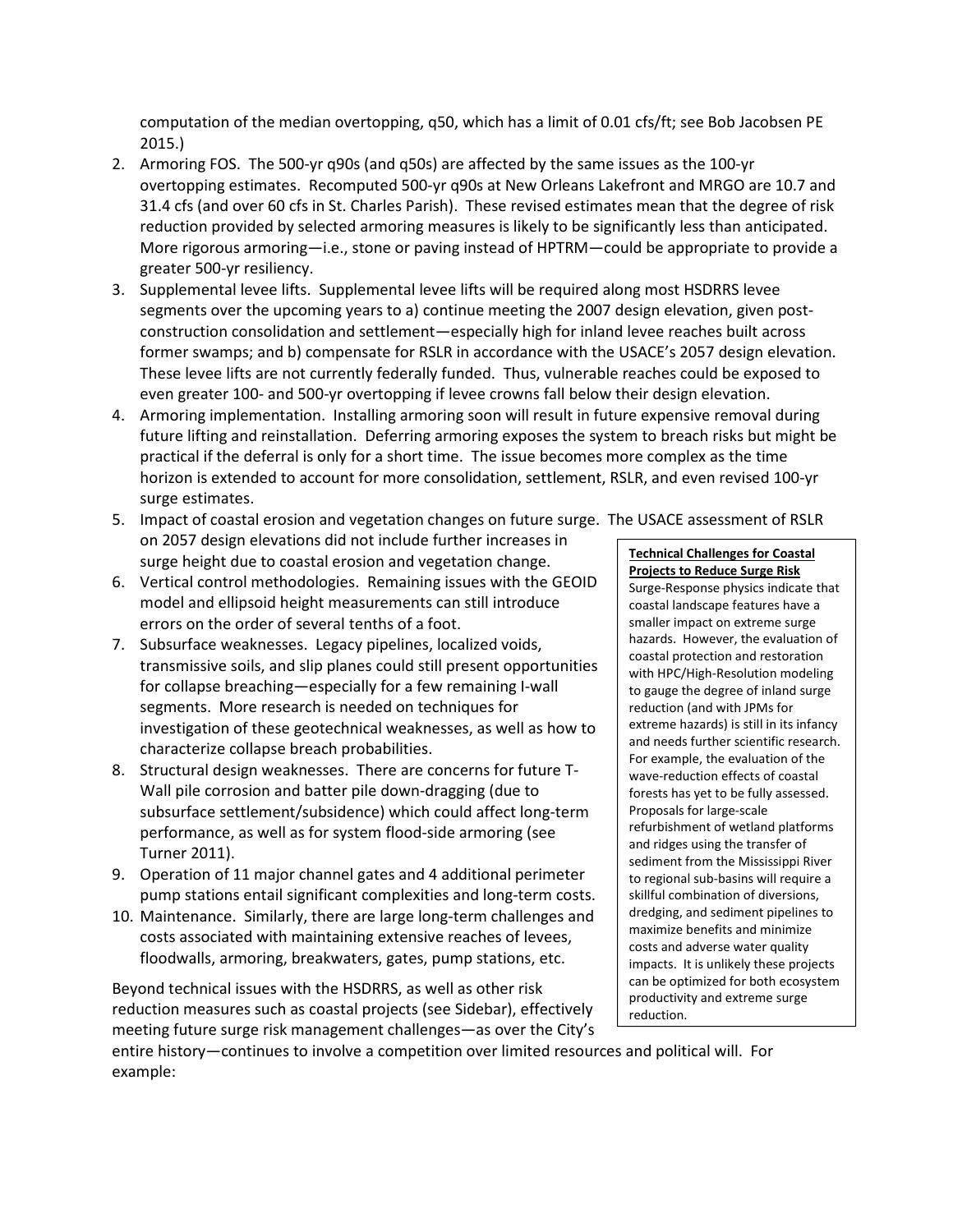- Evacuation contingencies for those with health, logistical, or financial problems remain underfunded.
- The voters of St. Bernard Parish have twice declined to pass a tax to increase funding for operations and maintenance (O&M) of their respective portion of the HSDRRS.
- Coastal restoration plans must consider those whose ways of life are tied to the existing coastal landscape and ensure that short- and long-term impacts are reasonable and justifiable given uncertainties about the long-term success of restoration projects.
- Staunch private property interests oppose the establishment of incentives (much less mandates) to expand flood insurance participation and private coverage, as well as the imposition of greater flood-proofing requirements.

Challenges over how to best coordinate surge risk management components have been just as daunting, given continuing fragmentation of responsibilities among a plethora of federal, state, and local entities. Fragmentation of responsibility and the absence of "system accountability" were repeatedly acknowledged as major contributors to the Katrina disaster (ILIT 2006, Team Louisiana 2006, IPET 2006, ASCE 2007, Boyd et al 2014). Ironically, the current situation is in some ways worse than before Katrina. Four examples include:

- 1. Design decisions involving the tradeoff of construction costs/schedule versus long-term O&M costs/headaches. The USACE is responsible for design/construction with a 70 percent cost share; the state CPRA is responsible for a 30 percent match and review; while the local levee authorities (SLFPA-E, as well as the West authority, SLFPA-W, and the Pontchartrain Levee District, PLD) are responsible for 100 percent of O&M. Eliminating this division could have changed key design decisions related to subsurface and structural weaknesses, as well as "right-sizing" of the system (rebuilding instead on 40 Arpent and Maxent Levees, and upgrading IHNC and outfall canal floodwalls instead of installing barriers and perimeter pump stations).
- 2. Rational risk reduction. The USACE has been reluctant to raise HSDRRS elevation, resiliency, and Elevation and Armoring FOSs beyond narrowly construed Congressional authorizations (as with the SPH design before that). These interpretations do not allow for cost-effective management of residual risk, which is largely the responsibility of the CPRA and local authorities.
- 3. Formal NFIP HSDRRS re-evaluation and re-accreditation (for 2023). The CPRA and local levee authorities—together with FEMA and the USACE—will have to determine if a re-analysis of the surge hazard is required, as well as if treatment of surge uncertainty needs to be revisited. Some local authorities concerned with residual risk have shown understandable interest in a more rigorous restudy. Complicating a restudy is the fact that the CPRA and the local HSDRRS managers are not the local NFIP agencies, some of which may be opposed to initiating a revision of NFIP FIS.
- 4. Coastal protection and restoration priorities. In 2013 SLFPA-E sued oil and gas operators responsible for decades-old dredging of coastal canals to obtain compensation and restitution for impacts on East-Bank HSDRRS surge levels. (The impact of these canals on the East-Bank HSDRRS will require a sophisticated analysis of local surge-response.) Opponents of the lawsuit argue (in part) that a) a local authority should not undertake such litigation unilaterally, given the authority/responsibility of CPRA; b) litigation as it is being pursued is not the proper way to facilitate an optimal coastal result; and c) the litigation is discouraging the defendants from engaging in cooperative solutions to coastal restoration and protection.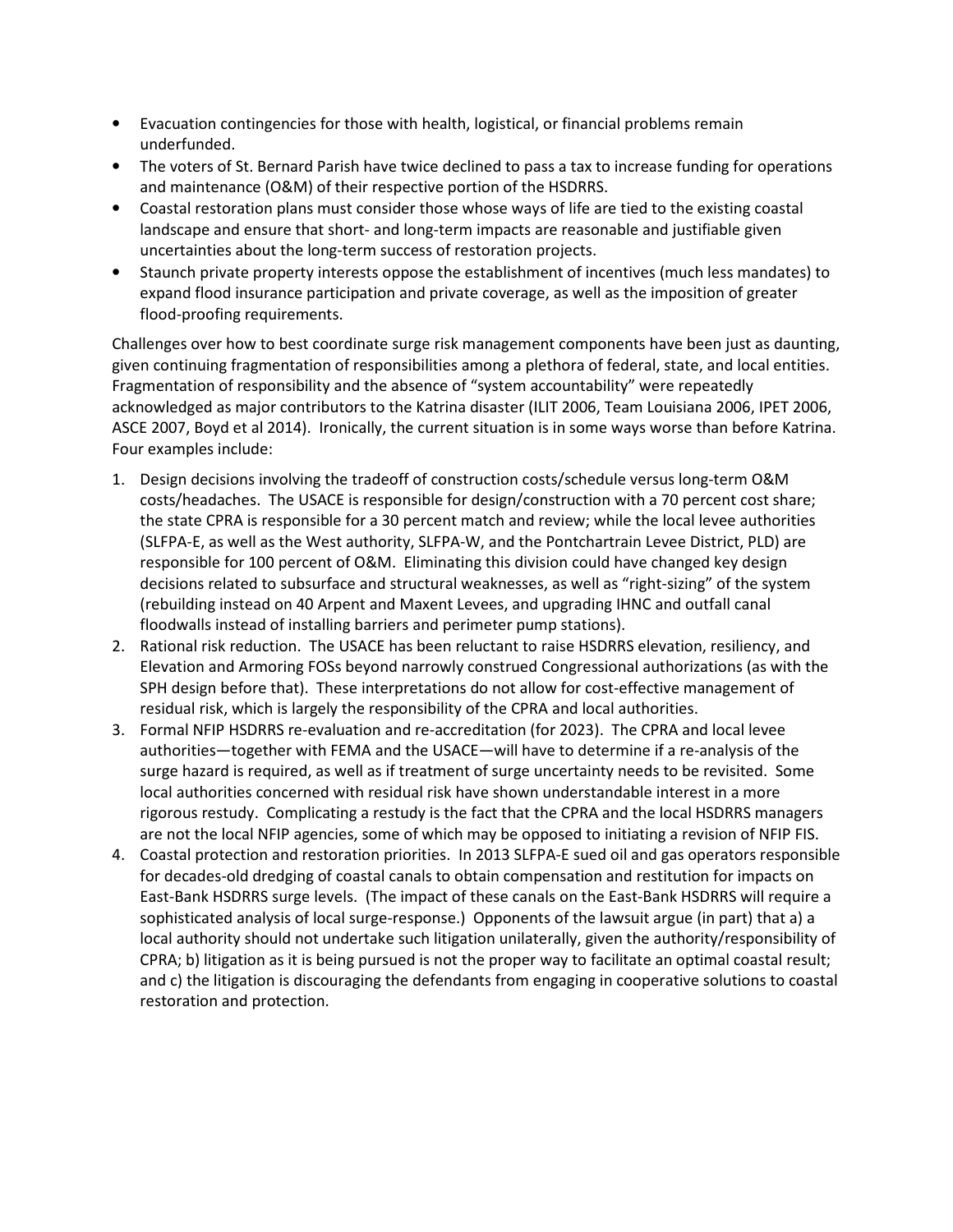### *G. Implications for Sustainable Surge Risk Management*

The Simple Lesson is that all flood tragedies—and Katrina was not an exception—are due to a) the underestimation of the hazard and b) the failure to prioritize appropriate risk management measures, with the former heavily influencing the latter. The Supercomputing Era has produced—and will continue to produce—remarkable high-resolution surge forecasts, hindcasts, and hazard analysis. However, dramatic risk reductions—for loss of life and economic devastation—are only attainable if we pay very close attention to a) and b)!

### **Six Lessons for Surge Hazard Analysis**

1. Be familiar with the nature of surge probabilistic estimates. Demand the highest quality estimates of surge hazards when addressing catastrophic risks i.e., beyond the NFIP. Advances in hurricane climatology, HPC/High-Resolution surge modeling, and JPA are continuing to improve the quantification of the surge hazard curve, including for polder interiors.

**NFIP levees are to surge what fire departments are to fires—they are complements to effective evacuation preparedness and property insurance.** 

- 2. But appreciate the limitations of surge hazard estimates, especially those developed for NFIP purposes. A new analysis—aimed at being more rigorous than required for the NFIP and taking into account recent advances in surge science—could reduce this return period significantly.
- 3. Understand how uncertainty is treated for the NFIP versus for local residual risk reduction, as well as reasonably conservative treatment of uncertainties. Surge hazards should really be regarded as "Scientific Guesstimates." In particular, regard 500-yr surge estimates as NOMINAL. A reasonably conservative 90%UCL for the 100-yr surge can exceed the Nominal 500-yr surge and provide a better basis for an Elevation FOS.
- 4. Furthermore, understand the nature of multiple independent polder and regional exposures.
- 5. Institutionalize periodic updating of the surge hazard analysis—including for the polder interiors. Moreover, support critical research to improve hurricane climatology, HPC/High-Resolution modeling, JPA, overtopping analysis, breach probability estimation, etc. However, recognize the large uncertainties that are likely to remain for decades to come. Also appreciate different needs within a region: residual risk management should sponsor frequent, high quality re-analyses that closely re-examine extreme hazards, while the NFIP may accept a long lapse before revising the FIS.
- 6. Study additional extreme hurricane surge scenarios—such as MOMs for maximum probable storms—to fully appreciate the "worst case" hazard.

#### **Ten Lessons for Surge Risk Management**

- 1. Demand the highest quality quantitative risk assessments to estimate consequences at each hazard level. Educate the whole community on the nature of risk.
- 2. Understand all flood risks and examine surge risk reduction measures in context with other rainfall and river flood hazards.
- 3. Set the highest consensus surge risk management priorities in stone. Make them a permanent, marquee community commitment that all future leaders must uphold. Don't consider a risk management component a consensus priority if there are significant opposing interests that will work to undermine continuing political and financial support.
- 4. *Eliminating loss of life is the top priority*. Ensure readiness of evacuation plans to address the limits of NFIP surge protection systems and their FOSs (see below). Treat uncertainties in protection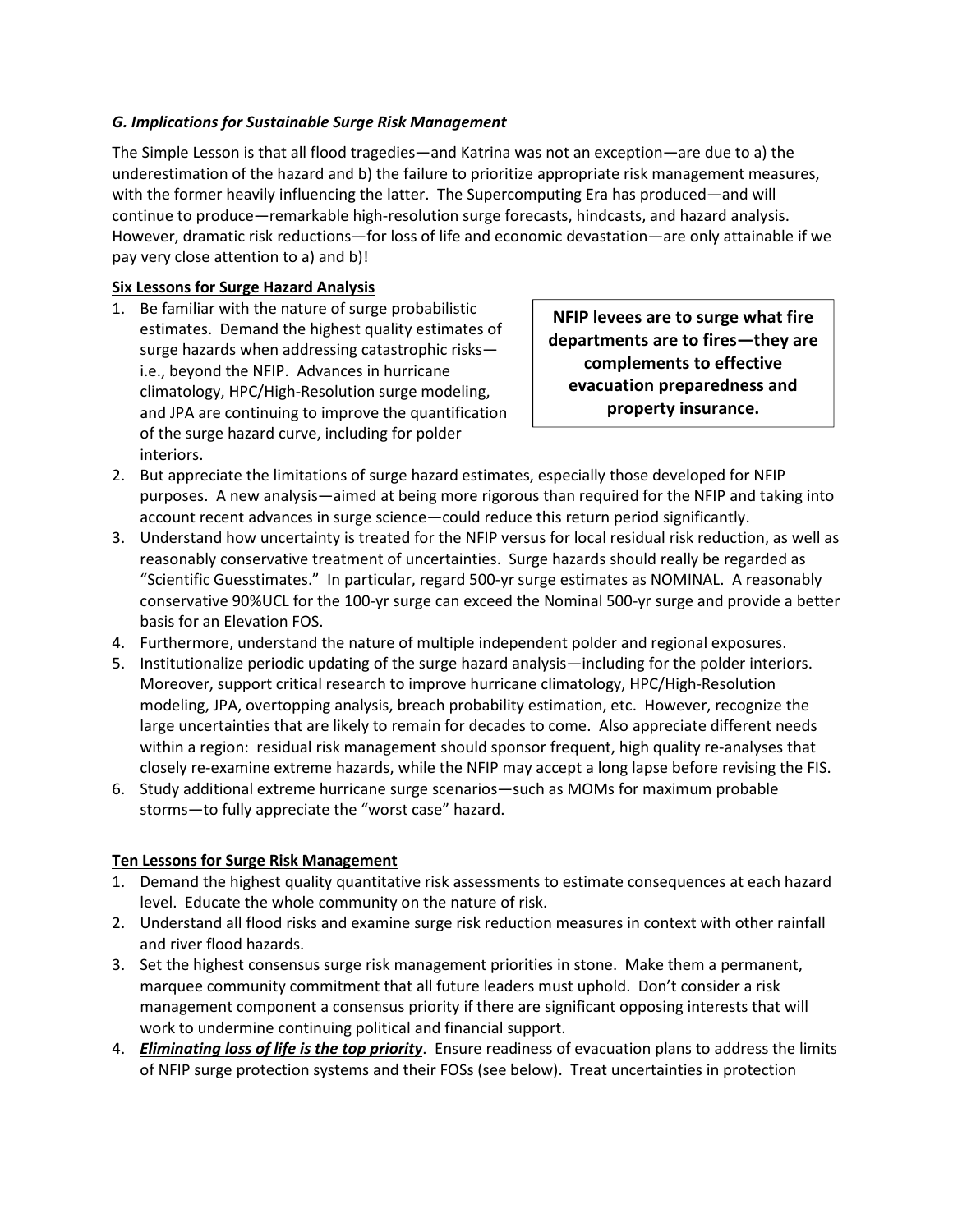system performance reasonably conservatively for loss of life risks (unlike in the NFIP). Ensure evacuation plans address those with health, logistical, or financial problems in self-evacuating.

- 5. *Expanding flood insurance participation and coverage is the second priority*. Consider incentives and even mandates. For a community as a whole, flood recovery will be quicker, broader, and more effective if more property damage is covered by insurance.
- 6. Evaluate additional residual risk reduction measures as a "system;" the various components need to function synergistically (see Boyd et al 2013). Beyond evacuation and flood insurance, there are eight potential measures:
	- i. Minimal NFIP surge protection system (e.g., 100-yr with minimal FOSs);
	- ii. Greater system FOSs to address overtopping and other uncertainties; more reasonably conservative treatment of uncertainties;
	- iii. System breaching resiliency, per specification for more extreme surge (e.g., 500-yr);
	- iv. Higher system, per specification for more extreme surge (e.g., 500-yr with appropriate FOSs);
	- v. Restoration and protection of large-scale coastal features;
	- vi. Interior compartmentalization (for polders);
	- vii. Enhanced interior drainage and pumping capacity (for polders); and
	- viii. Flood-proofing.

Select measures on the basis of cost-effectively reducing residual risks. Don't oversell the benefits of a surge risk reduction option, especially to the detriment of Priorities 1 and 2.

- 7. Be mindful of apparent complementary interests, as they can become competing interests—as evidenced in the past by the SELA drainage program and Lakefront revenue generation. Recognize the need for coastal restoration but understand the limited role of coastal features in mitigating extreme surge. Coastal restoration projects are usually optimized for long-term coastal habitat and ecosystem productivity, not for surge reduction. While not mutually exclusive, these objectives are likely to involve major tradeoffs. Use of limited surge risk reduction funds on coastal restoration may not be prudent, and vice versa.
- 8. Ensure that professionals are allowed independence to choose their methodologies, provide authoritative findings and recommendations, and discuss limitations and uncertainties. Ensure that all professional determinations are well-documented and provide clear authorship by name—for example, on surge protection system FOSs. Let the range of technical differences be defined by recognized experts within the respective professional field.
- 9. Ensure transparency in surge risk reduction planning and implementation. Monitor progress in new projects and maintenance of existing projects; routinely publish clear, complete, and concise status reports. Surge risk reduction projects have a history of gradually succumbing to competing interests despite the obvious public good and potential high benefit-to-cost ratio. The media and public watch dogs must stay vigilant to ensure that surge risk management priorities are effectively sustained.
- 10. Recognize that surge risk management is never finished. Leaders must invest in continuous improvement in all areas. They must be prepared to address increases in hazard estimates, to periodically re-evaluate risk reduction measures for gaps and weaknesses, and to fix them.

## **Ten Lessons for Hurricane Surge Protection Systems**

1. When surge protection systems are built to complement implementation of the NFIP, understand the programmatic goals and limitations of the NFIP, NFIP hazard analysis, NFIP surge uncertainty treatment, NFIP overtopping analysis and *limited* FOS, and NFIP accreditation. (See Lessons 8 and 9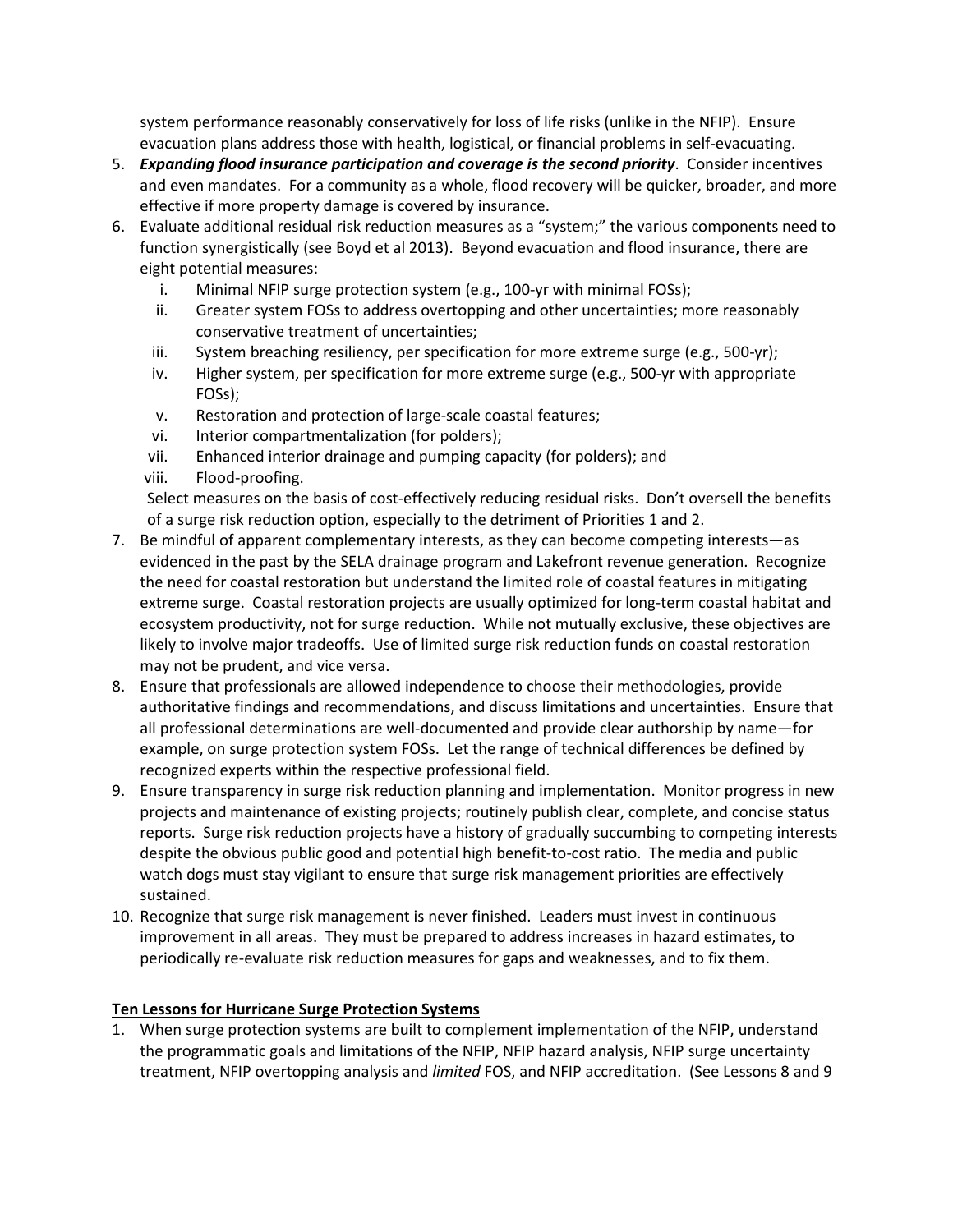above.) Ensure that the public understands that NFIP surge protection systems leave considerable residual risk to life and property.

- 2. Surge protection systems can have significant adverse impacts on areas outside the system—both communities and coastal landscapes.
- 3. Additional life-saving and economic drivers for urban centers can warrant systems that exceed NFIP requirements: higher hazard level design, higher FOSs to address uncertainties in the 100-yr condition, and/or resiliency against greater storms. Understand what this entails and determine who will pay for and maintain system enhancements. Resiliency can be a better investment than more height—but there are many factors to consider: residual overtopping and breaching risks, authorizations, costs, long-term performance of resiliency measures, O&M, etc.
- 4. Some communities with excellent evacuation programs and modest uninsured exposure may be satisfied with a minimal NFIP levee system (e.g., minimal FOS). If NFIP credit becomes available for levees below 100-yr hazard, these may be optimal for some communities.
- 5. Don't allow federal support for design/construction to excuse local buy-in. **Local communities must regard themselves as the ultimate owner of the system and its limitations!** Remember the adage that "no one washes a rental car."
- 6. Understand the responsibilities as well as the limits of the federal agent—particularly if it is the USACE. Understand the special USACE culture of narrowly construing Congressional authorizations and the impact this will have on any need for flexibility in the face of new information. Also understand the typical timetable and budgeting approaches of the USACE.
- 7. Establish one local agent to represent the community as the co-sponsor for all NFIP surge protection system design, construction, and O&M decisions. This entity should also be the local NFIP coordinator and in charge of residual property risk reduction measures. This will facilitate clear lines of authority, responsibility, and ultimate accountability.
- 8. Monitor for inevitable design issues which pit cheaper/faster construction alternatives versus those with lower long-term O&M costs and headaches.
- 9. Ensure appropriate local funding commitment. Don't pursue alternatives with O&M budgets that the local community cannot afford. Provide perimeter systems that are "right sized" and carefully weigh decisions to encompass low density areas (especially wetlands). Leveeing canals may be preferable to enclosing them behind massive gated structures and pump stations that impose complex and expensive O&M requirements.
- 10. Make sure that the local community understands all long-term needs and costs associated with keeping NFIP accreditation, such as for levee lifts.

## **A Final Lesson: The Lake Okeechobee Herbert Hoover Dike**

Lake Okeechobee in south Florida, shown in Figure 8—at over 700 square miles in area—is the second largest freshwater lake lying entirely within the lower 48 states. Lake Okeechobee is extremely shallow, averaging about 9 ft in depth. In 1928 a strong Category 4 hurricane made landfall near West Palm Beach Florida with winds of 145 mph. Residents along the shores of Lake Okeechobee—40 miles plus inland—thought themselves safe from surge.

However, a combination of long fetch, strong winds, and very shallow depth caused a severe "tilting" of the water surface, without any "filling" from the ocean. Southward winds across Lake Okeechobee created a surge depth reportedly reaching 20 ft, overwhelming an existing dike on the south shore. After the eye passed and winds reversed direction, northward winds caused a surge on the north shore. The Lake Okeechobee surge caused over 2,500 deaths, making it the second deadliest hurricane in US history. The dike was subsequently reconstructed to provide greater protection from future wind-driven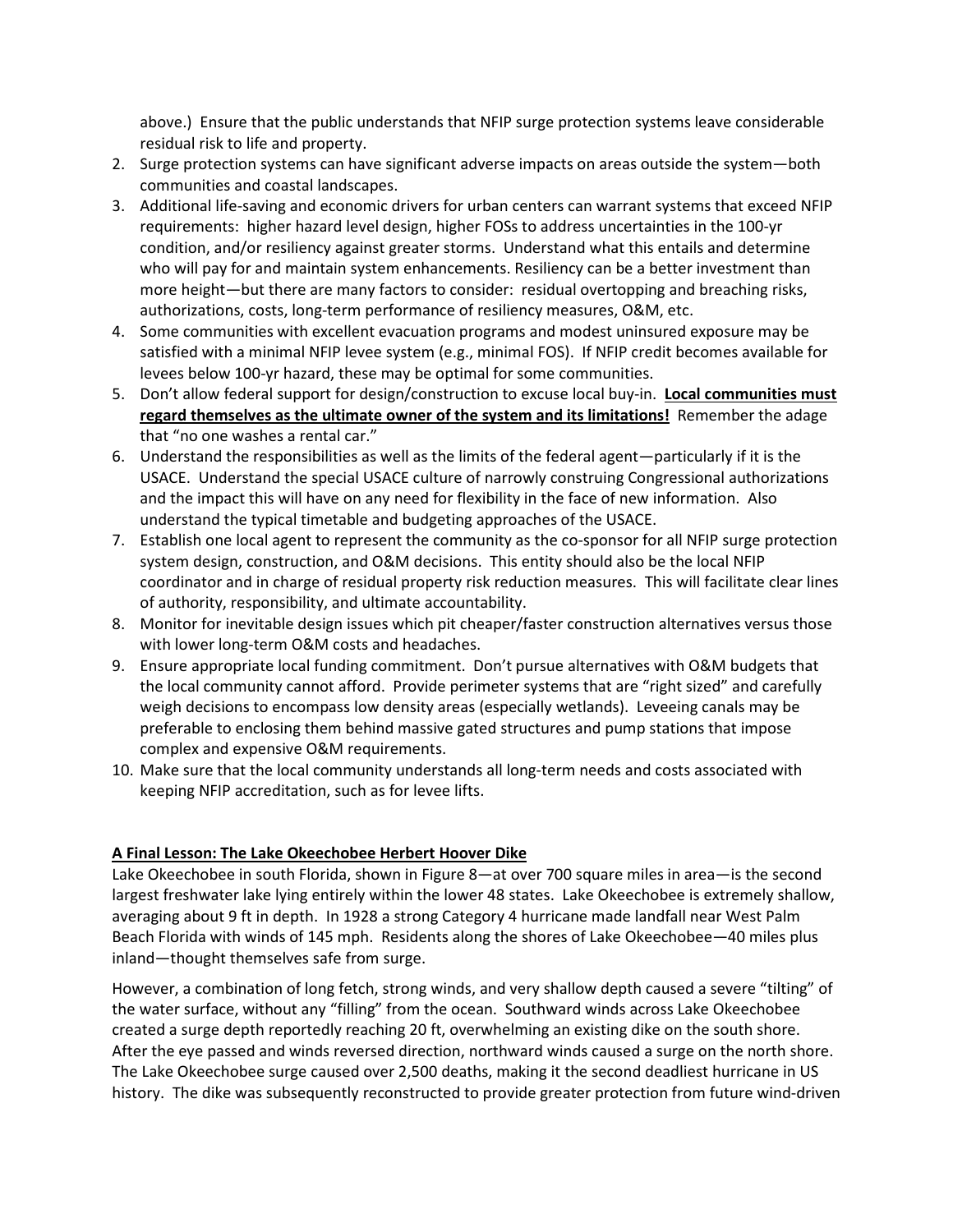tilting of Lake Okeechobee. The Herbert Hoover Dike has been raised several times and is currently about 30 ft above the surrounding ground.

Figure 8 compares the size and depth of Lake Okeechobee in Florida with Lake Pontchartrain. The NFIP 100-yr surge depth (above mean level) for the south shore of Lake Okeechobee is about 1 ft greater than for the south shore of Lake Pontchartrain. However, the crest freeboard for the Herbert Hoover Dike above the 100-yr surge is much greater than for the HSDRRS—by almost 10 ft. The catastrophic 1928 Lake Okeechobee Hurricane produced a surge reportedly 10 ft greater than the current NFIP 100 yr surge. On the other hand, Hurricane Katrina produced a surge about 3 ft above the 100-yr surge (uncorrected) at the New Orleans Lakefront. It is apparent that the Herbert Hoover Dike was not designed simply for NFIP accreditation.



**Figure 8. Comparison of Lakes Pontchartrain and Okeechobee (Florida)**  Google Earth Imagery (same scale)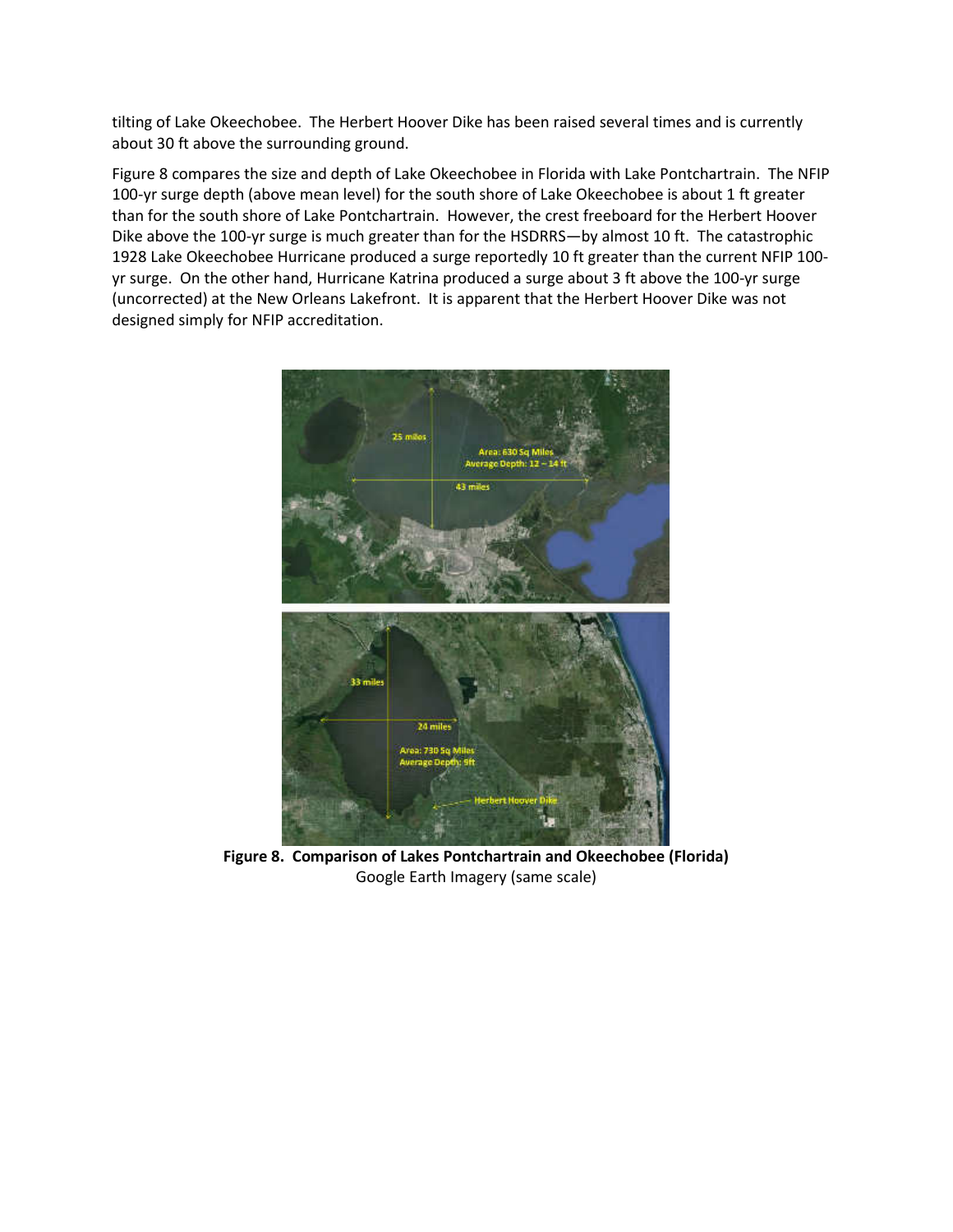#### *References*

American Society of Civil Engineers, Louisiana Section, *Report Card for Louisiana's Infrastructure*, 2012.

American Society of Civil Engineers Hurricane Katrina External Review Panel (Andersen, C. F. et al), *The New Orleans Hurricane Protection System: What Went Wrong and Why*, 2007.

Ben C. Gerwick, Inc., *New Orleans East Land Bridge Study*, for Southeast Louisiana Flood Protection Authority—East, 2012.

Bob Jacobsen, *Hurricane Climatology of the Central Northern Gulf of Mexico*, Louisiana Civil Engineer, May 2012.

Bob Jacobsen PE, LLC, *Hurricane Surge Hazard Analysis: The State of the Practice and Recent Applications for Southeast Louisiana*, for SLFPA-E, May 2013.

Bob Jacobsen PE, LLC *Metropolitan New Orleans East-Bank Compartmentalization Study*, for SLFPA-E, scheduled for October 2015; includes *Four Priority Issues with the USACE Surge Hazard and HSDRRS Overtopping Analysis*, for SLFPA-E and CPRA, March 2015, as Appendix C.

Boyd Ezra., *Fatalities Due to Hurricane Katrina's Impacts in Louisiana*, 2011.

Boyd, Ezra PhD, Rune Storesund, PhD, John Lopez, PhD, *Systems Engineering Based Assessment of The Greater New Orleans Hurricane Surge Defense System Using the Multiple Lines-of-Defense Framework*, sponsored by the Lake Pontchartrain Basin Foundation (LPBF), 2014.

Campanella, Richard, *What the Nation's Best-Educated Amateur Planners Learned from Hurricane Isaac. And Gustav. And Rita and Katrina. And Cindy, Ivan, Lili, Isidore, and Georges*, Places Journal, October 2012.

Dietrich, J. C., S. Tanaka, J J. Westerink, C. N. Dawson, R. A. Luettich Jr, M. Zijlema, L. H. Holthuijsen, J. M. Smith, L. G. Westerink, H. J. Westerink. *Performance of the Unstructured-Mesh, SWAN+ADCIRC Model in Computing Hurricane Waves and Surge*. Journal of Scientific Computing, 2011.

Emanuel, Kerry, Sai Ravela, E.l Vivant, and C. Risi, *A Statistical Deterministic Approach to Hurricane Risk Assessment*, American Meteorological Society, March 2006.

Fitzpatrick, P. J., N. Tran, Y. Li, Y. Lau, and C. M. Hill, *A Proposed New Storm Surge Scale*, Geosystems Research Institute, Mississippi State University, BLDG 1103, Room 108, Stennis Space Center, MS 39529 USA. June 2010. http://www.drfitz.net/uploads/fitz\_ocean\_surge\_scale\_ieee\_certified.pdf

Independent Investigation Levee Team (ILIT, Seed, R. B. et al), *Investigation of the Performance of the New Orleans Flood Protection Systems in Hurricane Katrina on August 29, 2005, Final Report*, supported, in part, by the National Science Foundation, July 31, 2006.

IPET, *Performance Evaluation of the New Orleans and Southeast Louisiana Hurricane Protection System, Volumes I through VIII*, 2006 – 2009.

Jonkman, S. N., B. Maaskant, E. Boyd, and M. Levitan, *Loss of Life Caused by the Flooding of New Orleans After Hurricane Katrina: A Preliminary Analysis of the Relationship Between Flood Characteristics and Mortality*, 2006

Kennedy, A. B., U. Gravois, B. C. Zachry, J. J. Westerink, M. E. Hope, J. C. Dietrich, M. D. Powell, A. T. Cox, R. A. Luettich Jr., and R. G. Dean, *Origin of the Hurricane Ike Forerunner Surge*, Geophysical Research Letters, Vol. 38, 2011.

Louisiana CPRA, *Louisiana's Comprehensive Master Plan for a Sustainable Coa*st, 2012.

NOAA, Storm Surge MOMs, http://www.nhc.noaa.gov/surge/momOverview.php.

Smith, J. M., *Modeling Nearshore Waves for Hurricane Katrina, USACE Engineer Research and Development Center*, Coastal and Hydraulics Laboratory, August 2007. http://chl.erdc.usace.army.mil/Media/9/3/7/tnswwrp-07-6.pdf

Smith, Jane M., Mary A.Cialone, Ty V. Wamsley, Tate O. McAlpin, *Potential Impact of Sea Level Rise on Coastal Surges in Southeast Louisiana*, Ocean Engineering, Vol. 37, P. 37 (2010).

Silber, Nick, Inner Harbor Navigation Canal-Lake Borgne Surge Barrier, Louisiana Civil Engineer, August 2010.

Irish, J. L., D. T. Resio, M. A. Cialone, *A Surge Response Function Approach to Coastal Hazard Assessment.. Part 2: Quantification of Spatial Attributes of Response Functions*, Natural Hazards, Vol. 51, No. 1, 2009.

Reed, D. J., and B. Yuill, *Understanding Subsidence in Coastal Louisiana, For the Louisiana Coastal Area Science and Technology Program*, February 26, 2009, http://www.mvd.usace.army.mil/lcast/pdfs/UNO\_SubsidenceinLA\_09.pdf

Resio, D. T., S. J. Boc, L. Borgman, V. J. Cardone, A. Cox, W. R. Dally, R. G. Dean, D. Divoky, E. Hirsh, J. L. Irish, D. Levinson, A. Niederoda, M. D. Powell, J. J. Ratcliff, V. Stutts, J. Suhada, G. R. Toro, and P. J. Vickery, *White Paper on Estimating Hurricane Inundation Probabilities*, U.S. Army Corps of Engineers, ERDC-CHL, 2007.

Resio, D. T., J. L. Irish, and M. A. Cialone, *A Surge Response Function Approach to Coastal Hazard Assessment. Part 1: Basic Concepts*, Natural Hazards, Vol. 51, No. 1, 2009.